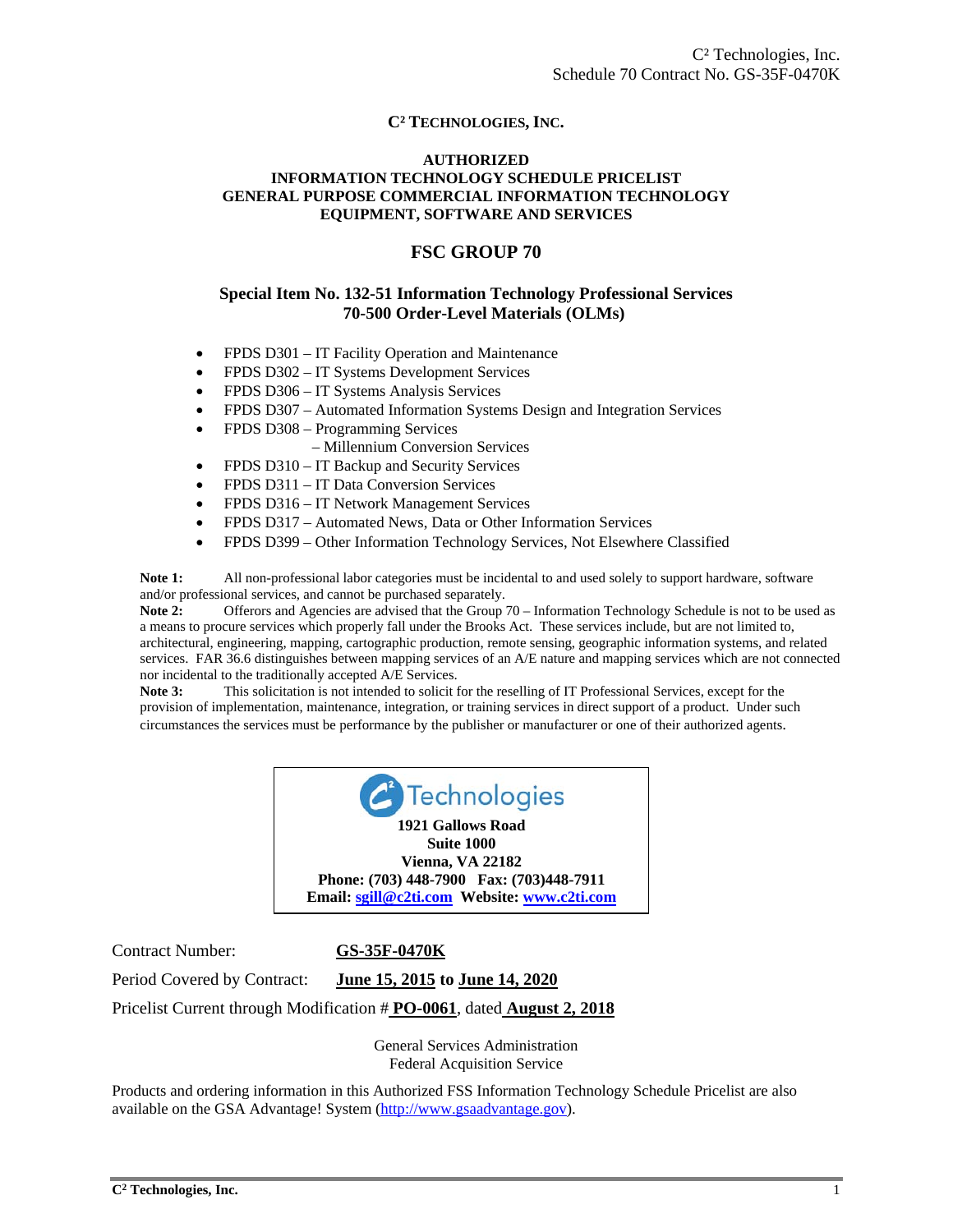# **TABLE OF CONTENTS**

| TERMS AND CONDITIONS APPLICABLE TO Information Technology (IT) Professional Services<br>(SPECIAL ITEM NUMBER# 132-51) & Order-Level Materials (OLMs) (SPECIAL ITEM NUMBER # |  |
|-----------------------------------------------------------------------------------------------------------------------------------------------------------------------------|--|
|                                                                                                                                                                             |  |
|                                                                                                                                                                             |  |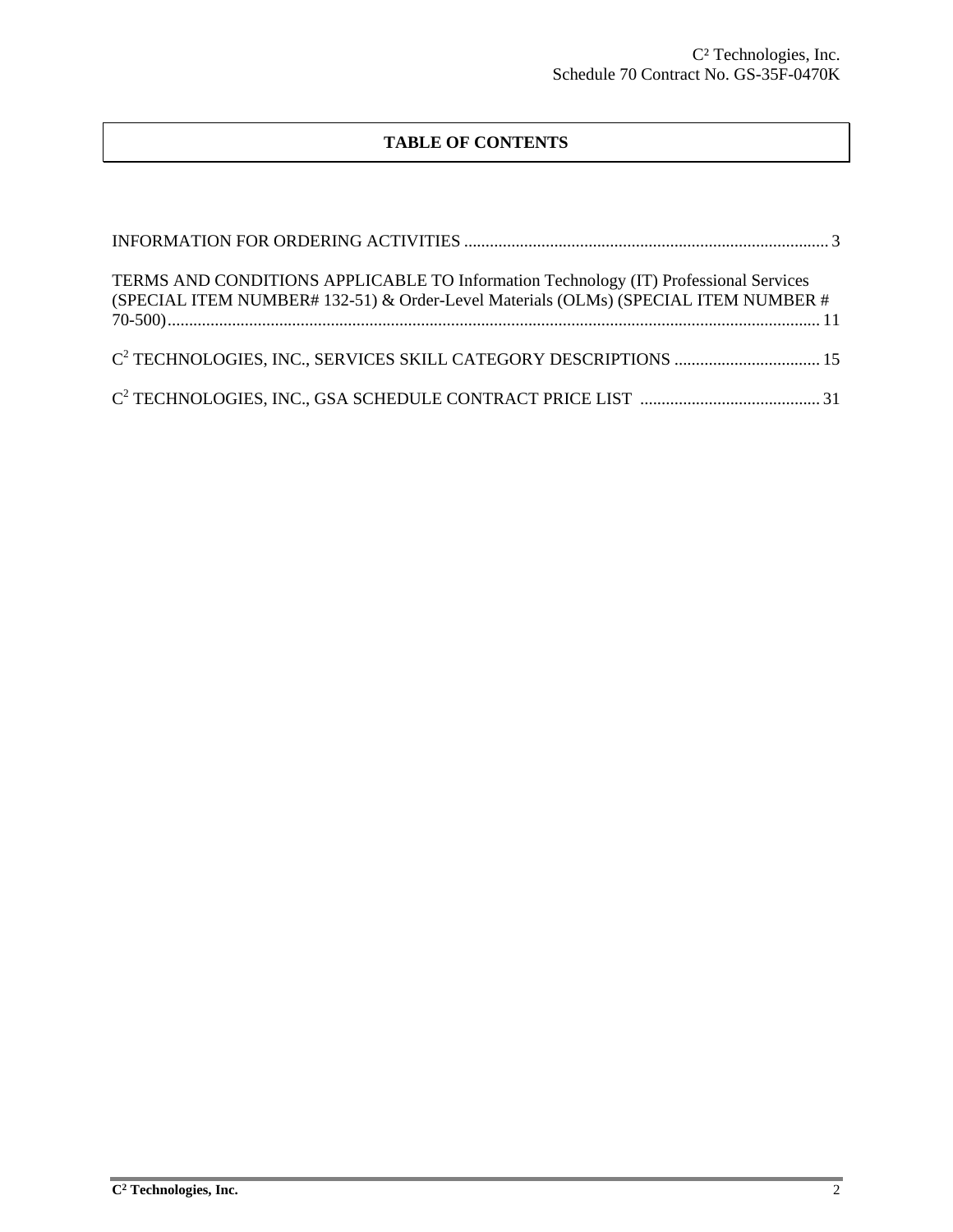# **INFORMATION FOR ORDERING ACTIVITIES APPLICABLE TO ALL SPECIAL ITEM NUMBERS**

1. **Geographic Scope of Contract.** The geographic scope of this contract is the 48 contiguous states, the District of Columbia, Alaska, Hawaii, the Commonwealth of Puerto Rico, and all U.S. Government installations and/or agencies abroad.

#### 2. **Ordering Address:**

 $C^2$  Technologies, Inc. 1921 Gallows Road Suite 1000 Vienna, VA 22182 Attention: Dolly Oberoi

#### **Service Area.**

All Government locations within the scope of the contract.

#### **Payment Address.**

 $C^2$  Technologies, Inc. 1921 Gallows Road Suite 1000 Vienna, VA 22182 Attention: Accounting

Government Commercial Credit Cards will be acceptable for payment. In addition, bank account information for wire transfer payments will be shown on the invoice.

Listed below are the telephone number(s) that may be used by ordering agencies to obtain technical and/or ordering assistance.

| <b>Ordering Assistance</b> | <b>Technical Assistance</b> |
|----------------------------|-----------------------------|
| LeNaye Willis-Lloyd        | Dolly Oberoi, CEO           |
| $C2$ Technologies, Inc.    | $C^2$ Technologies, Inc.    |
| Telephone: 703-448-7945    | Telephone: 703-448-7900     |
| Fax: 703-448-7911          | Fax: 703-748-2775           |

3. **Liability for Injury or Damage.** The Contractor shall not be liable for any injury to Government personnel or damage to government property arising from the use of equipment maintained by the Contractor, unless such injury or damage is due to the fault or negligence of the Contractor.

## 4. **Statistical Data for Government Ordering Office Completion of Standard Form 279.**

Block 9: G. Order/Modification Under Federal Schedule Block 16: Data Universal Numbering System (DUNS): 80-702-1241 Block 30: Type of Contractor: C. Large Business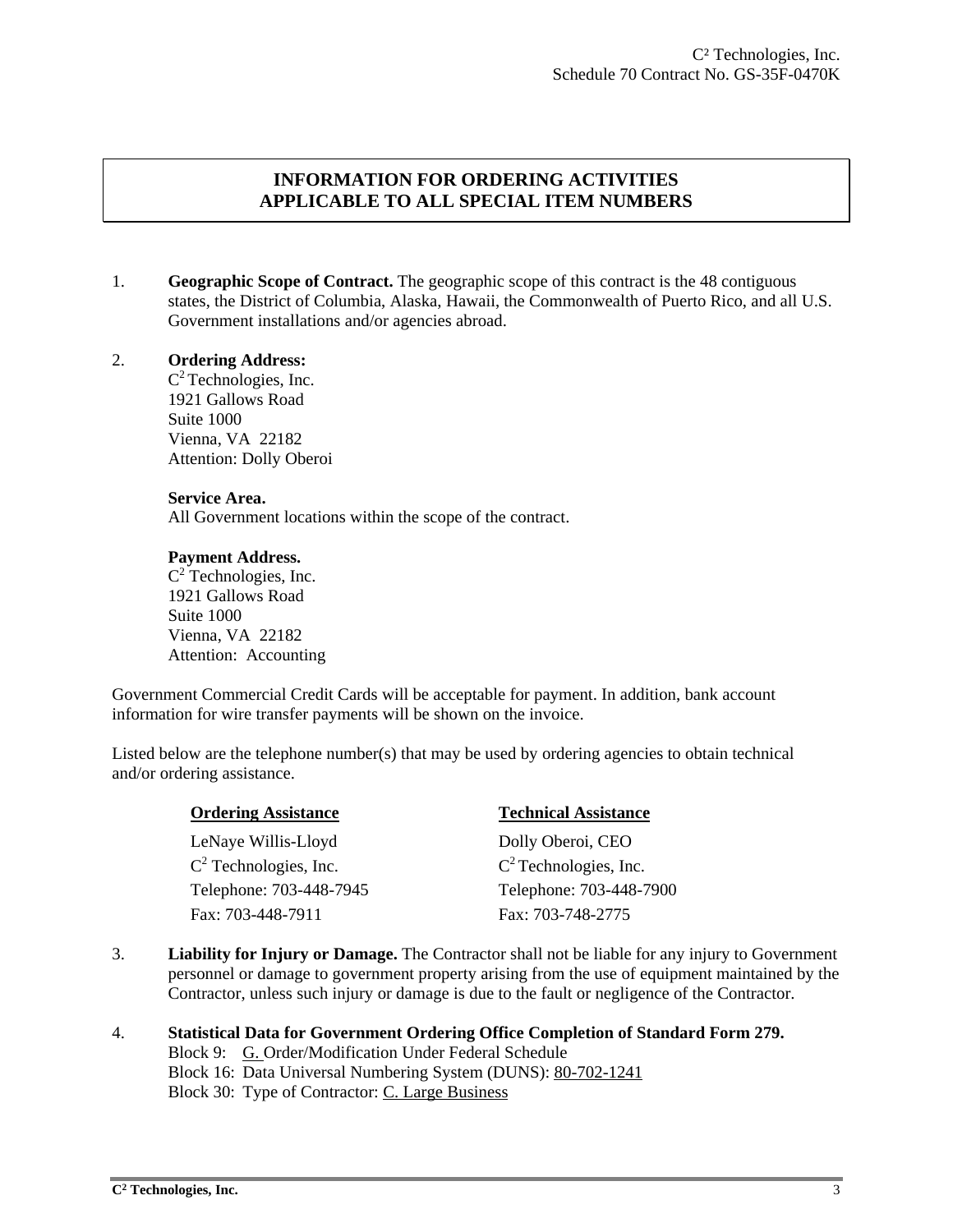Block 31: Woman-Owned Small Business: No. Block 36: Contractor's Taxpayer Identification Number (TIN): 52-176-5305

- 4a. **CAGE Code:** 09UJ3
- $4<sub>b</sub>$ .  $C<sup>2</sup>$  Technologies, Inc., is registered in the Central Contractor Registration (CCR) Database.
- 5. **FOB Destination.** N/A

#### 6**. Commercial Delivery Schedule (Multiple Award Schedules)**

a. **Time of Delivery.** The Contractor shall deliver to destination within the number of calendar days after receipt of order (ARO), as set forth below. Offerors shall insert in the "time of Delivery (days ARO)" column in the Schedule of Items a definite number of calendar days within which delivery will be made. In no case shall the offered delivery time exceed the Contractor's normal commercial practice.

**ITEMS OR GROUPS DELIVERY TIME OF ITEMS (Special Item (DAYS ARO) Number [SIN] or Nomenclature)** 

Delivery will be within 90 days of delivery order receipt unless otherwise agreed upon.

b. **Expedited Delivery Times.** For those items that can be delivered quicker than the delivery times in paragraph (a), above, the offeror is requested to insert below, a time (hours/days ARO) that delivery can be made when **expedited delivery** is requested.

## **ITEMS OR GROUPS OF ITEMS EXPEDITED DELIVERY TIME (SIN or Nomenclature) (HOURS/DAYS ARO)**

N/A

- c. **Overnight and 2-Day Delivery Times.** Schedule customers may require overnight or 2 day delivery. The offeror is requested to annotate in its price list or by separate attachment the items that can be delivered overnight or within 2 days. Contractors offering such delivery service will be required to state in the FSS price list details concerning this service. **SEE ABOVE**
- d. **Urgent Requirements.** When the Federal Supply Schedule contract delivery period does not meet the bona fide urgent delivery requirements of an ordering agency, agencies are encouraged, if time permits, to contact the Contractor to obtain accelerated delivery. The Contractor shall reply to the inquiry within 3 workdays after receipt. (Telephonic replies shall be confirmed by the Contractor in writing.) If the Contractor offers an accelerated delivery time acceptable to the ordering agency, any order(s) placed pursuant to the agreed-upon accelerated delivery time frame shall be delivered within this shorter delivery time and in accordance with all other terms and conditions of the contract.

#### 7. **Discounts:**

- a. Prompt Payment: None; Net 30 ARO
- b. Quantity: None
- c. Dollar Volume: None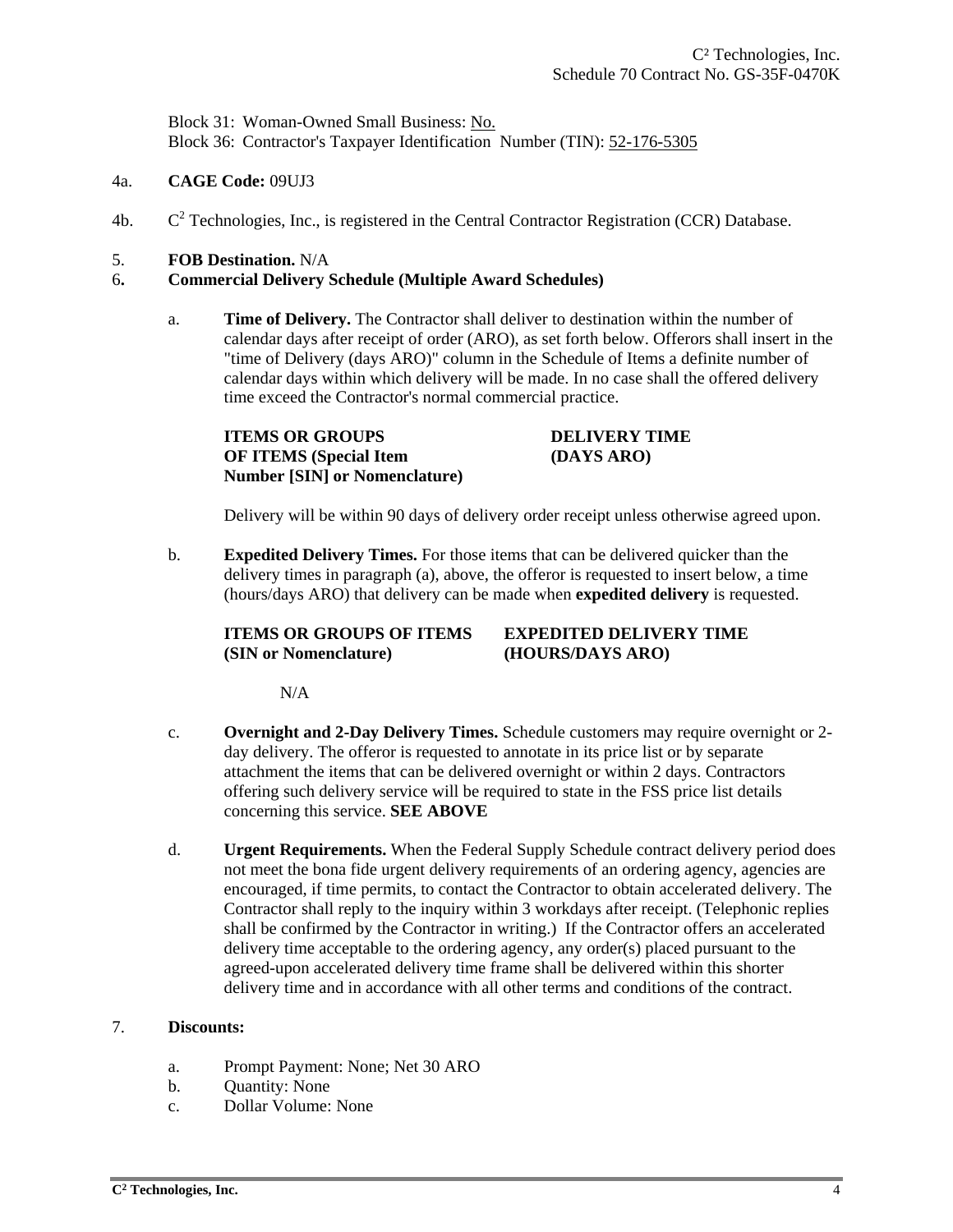- d. Government Educational Institutions: Government Educational Institutions are offered the same discounts as all other Government customers.
- 8. **Trade Agreement Act of 1979 as amended.** All items are U.S. made end products, designated country end products, Caribbean Basin country end products, Canadian end products or Mexican end products as defined in the Trade Agreements Act of 1979 as amended.
- 9. **Statement Concerning Availability of Export Packing.** Export packing is available at extra cost outside the scope of this contract. N/A
- 10. **Small Requirements.** The minimum dollar value of orders to be issued is \$100.
- 11. **Maximum Order.** (All dollar amounts are exclusive of any discount for prompt payment.)

SIN 132-51 – Information Technology Professional Services

 The maximum dollar value per order will be \$500,000 for all Information Technology Professional Services.

## 12. **Ordering Procedures.**

- a. Procedures for IT Professional Services priced on GSA Schedule at hourly rates.
	- (1) FAR 8.402 contemplates that GSA may occasionally find it necessary to establish special ordering procedures for individual Federal Supply Schedules or for some Special Item Numbers (SINs) within a Schedule. GSA has established special ordering procedures for IT professional services (SIN 132-51) that are priced on schedule at hourly rates. These special ordering procedures which are outlined herein take precedence over the procedures in FAR 8.404.
	- (2) The GSA has determined that the rates for IT professional services contained in this price list are fair and reasonable. However, the ordering office using this contract is responsible for considering the level of effort and mix of labor proposed to perform a specific task being ordered and for making a determination that the total firm-fixed price or ceiling price is fair and reasonable.
- 13. **Federal Information Technology/Telecommunications Standards Requirements.** Federal departments and agencies acquiring products from this Schedule must comply with the provisions of the Federal Standards Program, as appropriate (reference: National Institute of Standards and Technology [NIST] Federal Standards Index). Inquiries to determine whether or not specific products listed herein comply with Federal Information Processing Standards (FIPS) or Federal Telecommunication Standards (FED-STDS), which are cited by ordering offices, shall be responded to promptly by the Contractor.
	- 13.1 **Federal Information Processing Standards Publications (FIPS PUBS).** Information Technology (IT) products under this Schedule that do not conform to Federal Information Processing Standards (FIPS) should not be acquired unless a waiver has been granted in accordance with the applicable "FIPS Publication." Federal Information Processing Standards Publications (FIPS PUBS) are issued by the U.S. Department of Commerce, NIST, pursuant to the National Security Act. Information concerning their availability and applicability should be obtained from the National Technology Information Service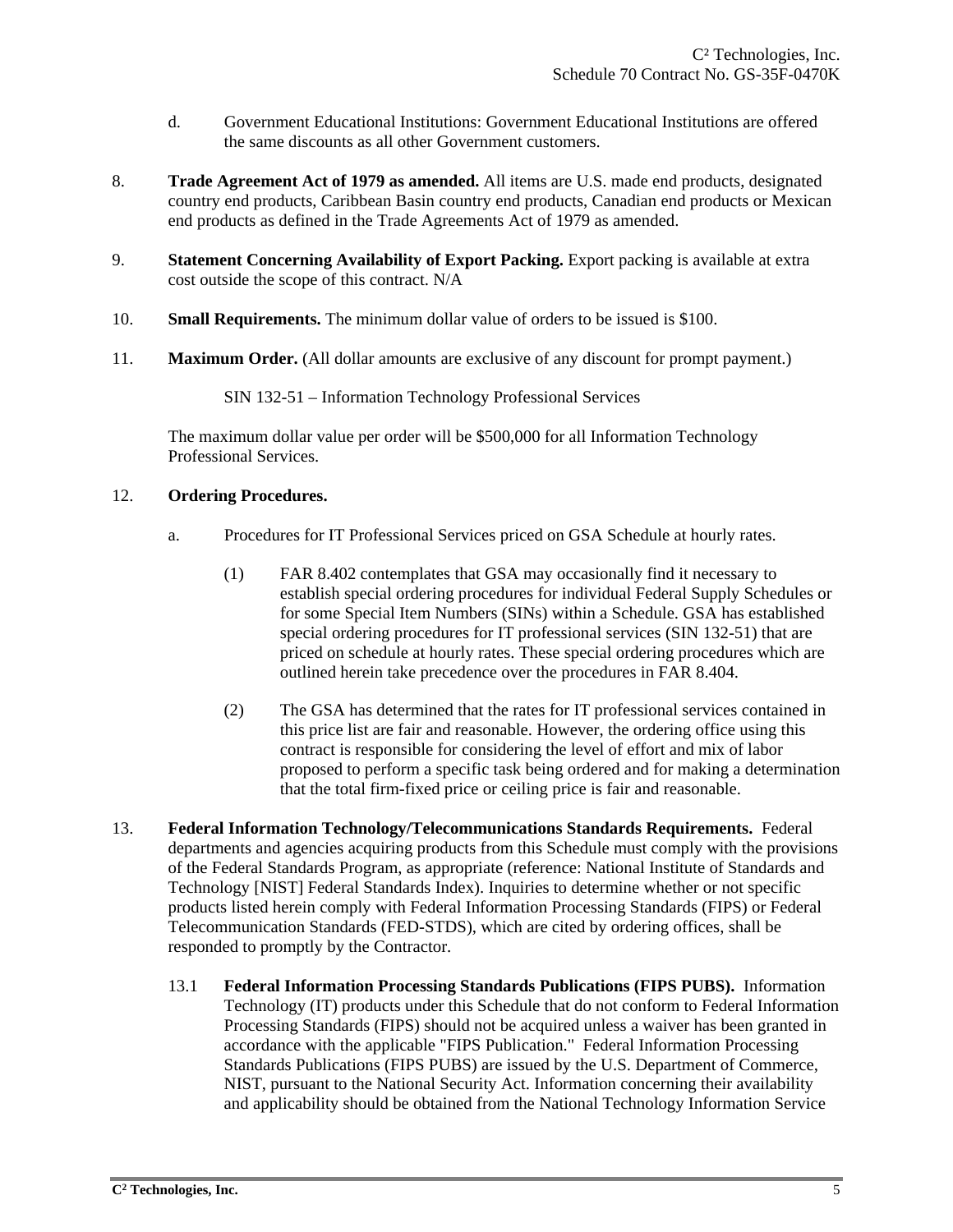(NTIS), 5285 Port Royal Road, Springfield, Virginia 22161. FIPS PUBS include voluntary standards when these are adopted for Federal use. Individual orders for FIPS PUBS should be referred to the NTIS Sales Office, and orders for subscription service should be referred to the NTIS Subscription Officer, both at the above address, or at (703) 487-4650.

 13.2 **Federal Telecommunications Standards (FED-STDS).** Telecommunication products under this Schedule that do not conform to FED-STDS should not be acquired unless a waiver has been granted in accordance with the applicable "FED-STD." FED STDS are issued by the U.S. Department of Commerce, NIST, pursuant to the National Security Act. Ordering information and information concerning the availability of FED-STDS should be obtained from the GSA, Federal Supply Service, Specification Section, 470 East L'Enfant Plaza, Suite 8100, SW, Washington, DC 20047, telephone number (202) 619-8925. Please include a self-addressed mailing label when requesting information by mail. Information concerning their applicability can be obtained by writing or calling the U.S. Department of Commerce, National Institute of Standards and Technology, Gaithersburg, MD 20899, telephone number (301) 975-2833.

#### **14. Contractor Tasks/Special Requirements (C-FSS-370) (NOV 2001)**

(a) Security Clearances: The Contractor may be required to obtain/possess varying levels of security clearances in the performance of orders issued under this contract. All costs associated with obtaining/possessing such security clearances should be factored into the price offered under the Multiple Award Schedule.

(b) Travel: The Contractor may be required to travel in performance of orders issued under this contract. Allowable travel and per diem charges are governed by Pub .L. 99-234 and FAR Part 31, and are reimbursable by the ordering agency or can be priced as a fixed price item on orders placed under the Multiple Award Schedule. The Industrial Funding Fee does NOT apply to travel and per diem charges.

NOTE: Refer to FAR Part 31.205-46 Travel Costs, for allowable costs that pertain to official company business travel in regards to this contract.

(c) Certifications, Licenses and Accreditations: As a commercial practice, the Contractor may be required to obtain/possess any variety of certifications, licenses and accreditations for specific FSC/service code classifications offered. All costs associated with obtaining/ possessing such certifications, licenses and accreditations should be factored into the price offered under the Multiple Award Schedule program.

(d) Insurance: As a commercial practice, the Contractor may be required to obtain/possess insurance coverage for specific FSC/service code classifications offered. All costs associated with obtaining/possessing such insurance should be factored into the price offered under the Multiple Award Schedule program.

(e) Personnel: The Contractor may be required to provide key personnel, resumes or skill category descriptions in the performance of orders issued under this contract. Ordering activities may require agency approval of additions or replacements to key personnel.

(f) Organizational Conflicts of Interest: Where there may be an organizational conflict of interest as determined by the ordering agency, the Contractor's participation in such order may be restricted in accordance with FAR Part 9.5.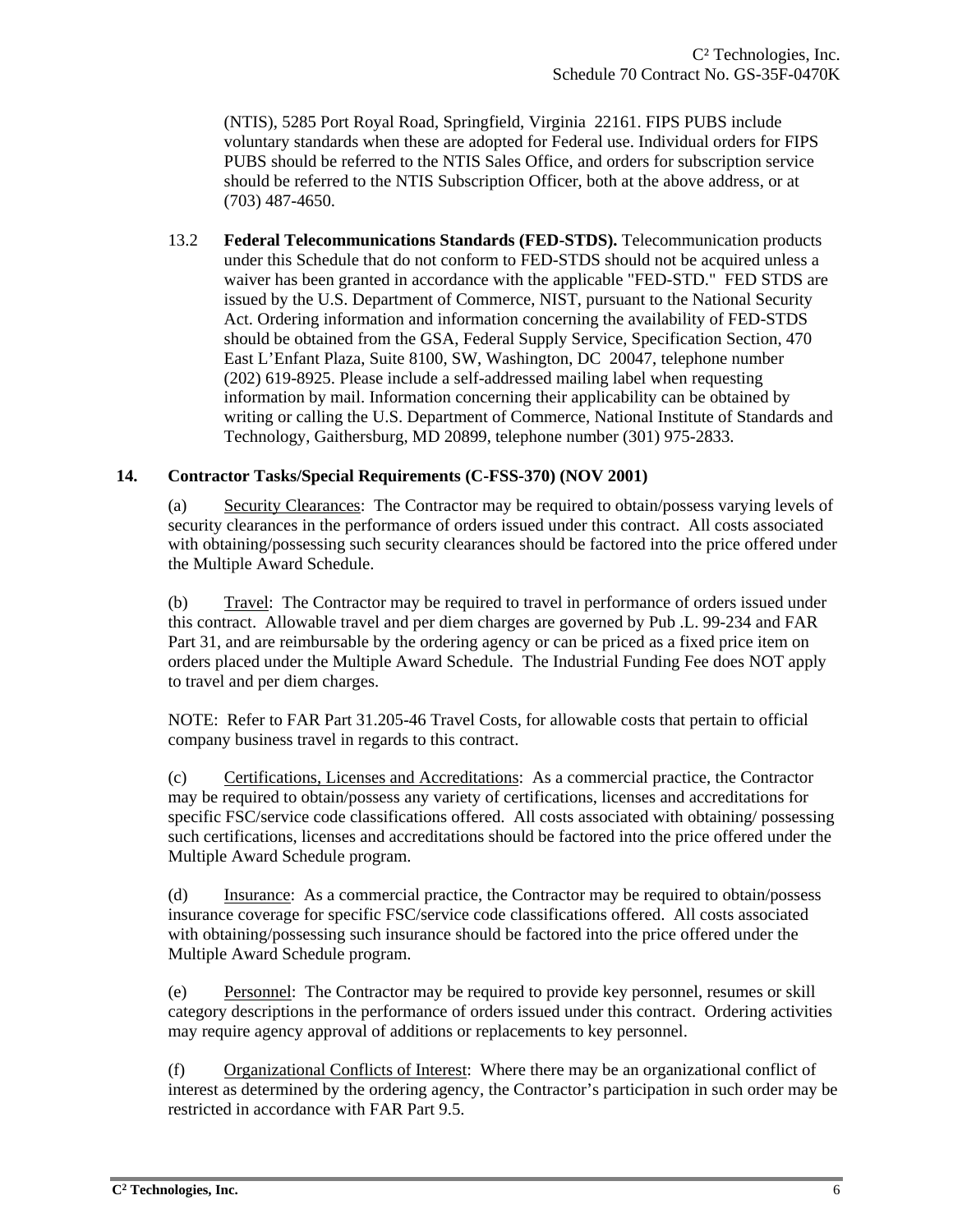(g) Documentation/Standards: The Contractor may be requested to provide products or services in accordance with rules, regulations, OMB orders, standards and documentation as specified by the agency's order.

(h) Data/Deliverable Requirements: Any required data/deliverables at the ordering level will be as specified or negotiated in the agency's order.

(i) Government-Furnished Property: As specified by the agency's order, the Government may provide property, equipment, materials or resources as necessary.

(j) Availability of Funds: Many Government agencies' operating funds are appropriated for a specific fiscal year. Funds may not be presently available for any orders placed under the contract or any option year. The Government's obligation on orders placed under this contract is contingent upon the availability of appropriated funds from which payment for ordering purposes can be made. No legal liability on the part of the Government for any payment may arise until funds are available to the ordering Contracting Officer.

- 15. **Contract Administration for Ordering Offices.** Any ordering office, with respect to any one or more delivery orders placed by it under this contract, may exercise the same rights of termination as might the GSA Contracting Officer under the provisions of FAR 52.212-4, paragraphs (1) Termination for the Government's convenience, and (m) Termination for Cause (See C.1.)
- 16. **GSA** *Advantage!* **(replaces the OSS ITS On-Line Schedule System).** The GSA *Advantage!* is an on-line, interactive electronic information and ordering system that provides on-line access to vendors' schedule price lists with ordering information, terms and conditions, and up-to-date pricing that aid Schedule users in acquisitions. GSA *Advantage!* allows the user to:
	- a. Search by Vendor's Name or Contract Number to view or download the vendor's complete GSA-approved price list with terms, conditions, and up-to-date pricing.
	- b. Perform various searches across all contracts including, but not limited to:
		- (1) Manufacturer;
		- (2) Manufacturer's Part Number; and
		- (3) Product Category(ies).

 Agencies can browse GSA *Advantage!* by accessing the Internet World Wide Web utilizing a browser (e.g. NetScape). The Internet address is http://www.gsa.gov.

#### **17. Purchase of Market Items**

NOTE: Open Market Items are also known as incidental items, noncontract items, non-Schedule items, and items not on a Federal Supply Schedule contract. ODCs (Other Direct Costs) are not part of this contract and should be treated as open market purchases. Ordering Activities procuring open market items must follow FAR 8.402(f).

For administrative convenience, an ordering activity contracting officer may add items not on the Federal Supply Multiple Award Schedule (MAS) -- referred to as open market items -- to a Federal Supply Schedule blanket purchase agreement (BPA) or an individual task or delivery order, **only if**-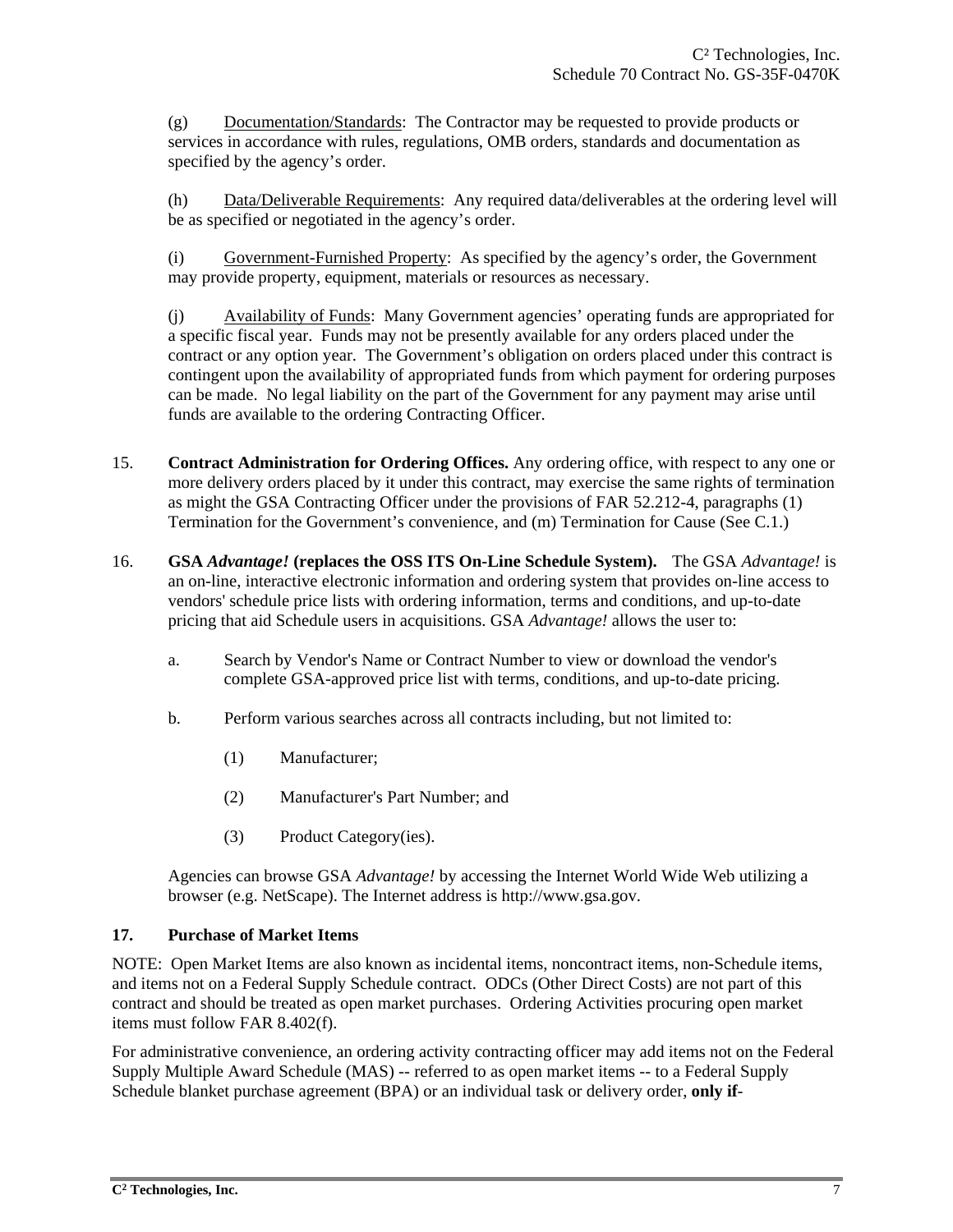(1) All applicable acquisition regulations pertaining to the purchase of the items not on the Federal Supply Schedule have been followed (e.g., publicizing (Part 5), competition requirements (Part 6), acquisition of commercial items (Part 12), contracting methods (Parts 13, 14, and 15), and small business programs (Part 19));

(2) The ordering activity contracting officer has determined the price for the items not on the Federal Supply Schedule is fair and reasonable;

(3) The items are clearly labeled on the order as items not on the Federal Supply Schedule; and

(4) All clauses applicable to items not on the Federal Supply Schedule are included in the order.

#### **18. Contractor Commitments, Warranties and Representations**

a. For the purpose of this contract, commitments, warranties and representations include, in addition to those agreed to for the entire schedule contract:

(1) Time of delivery/installation quotations for individual orders;

(2) Technical representations and/or warranties of products concerning performance, total system performance and/or configuration, physical, design and/or functional characteristics and capabilities of a product/equipment/ service/software package submitted in response to requirements which result in orders under this schedule contract.

(3) Any representations and/or warranties concerning the products made in any literature, description, drawings and/or specifications furnished by the Contractor.

b. The above is not intended to encompass items not currently covered by the GSA Schedule contract.

## **19. Overseas Activities**

The terms and conditions of this contract shall apply to all orders for installation, maintenance and repair of equipment in areas listed in the pricelist outside the 48 contiguous states and the District of Columbia, except as indicated below:

N/A

Upon request of the Contractor, the ordering activity may provide the Contractor with logistics support, as available, in accordance with all applicable ordering activity regulations. Such ordering activity support will be provided on a reimbursable basis, and will only be provided to the Contractor's technical personnel whose services are exclusively required for the fulfillment of the terms and conditions of this contract.

## **20. Blanket Purchase Agreement (BPAs)**

The use of BPAs under any schedule contract to fill repetitive needs for supplies or services is allowable. BPAs may be established with one or more schedule contractors. The number of BPAs to be established is within the discretion of the ordering activity establishing the BPA and should be based on a strategy that is expected to maximize the effectiveness of the BPA(s). Ordering activities shall follow FAR 8.405- 3 when creating and implementing BPA(s).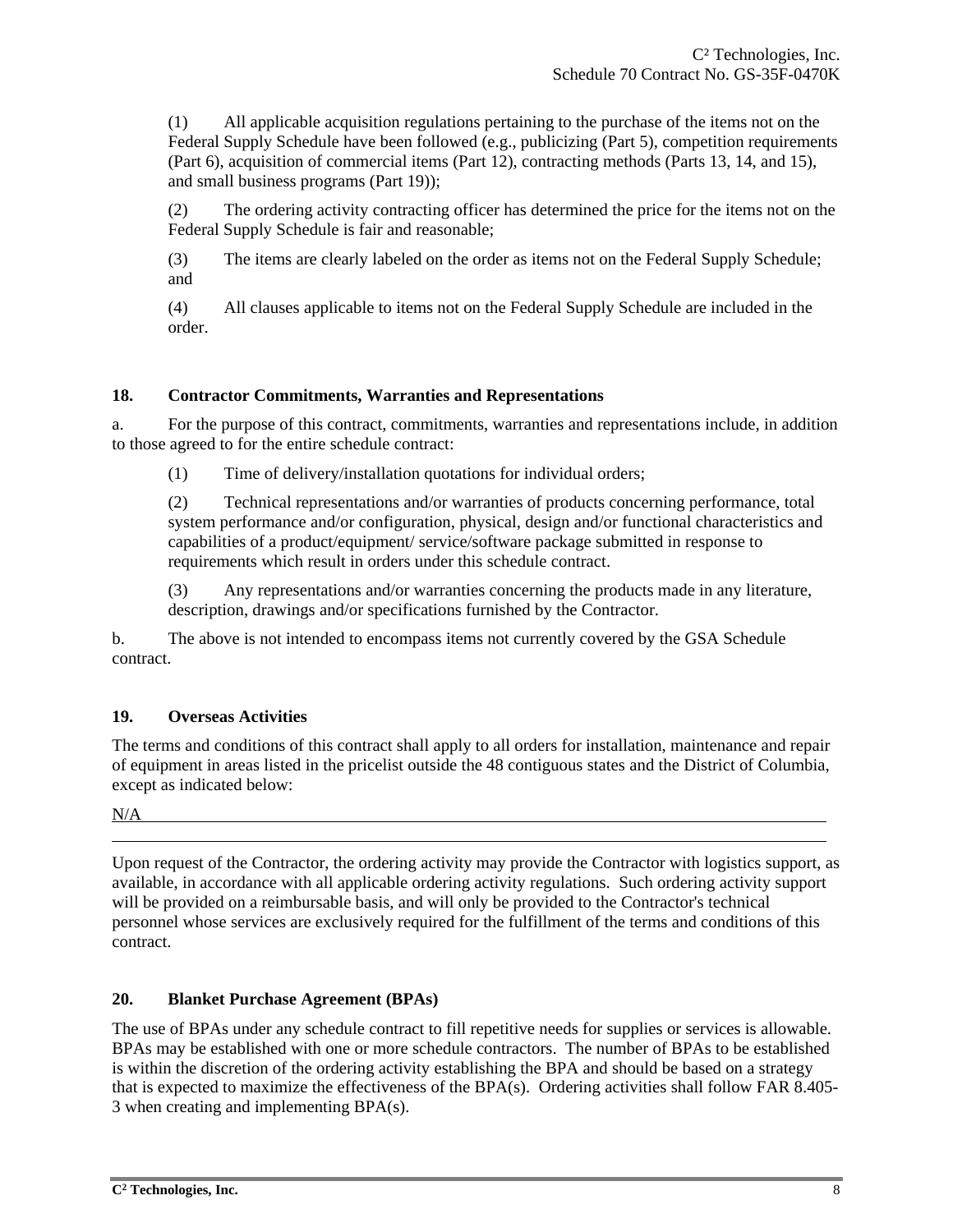#### **21. Contractor Team Arrangements**

Contractors participating in contractor team arrangements must abide by all terms and conditions of their respective contracts. This includes compliance with Clauses 552.238-74, Industrial Funding Fee and Sales Reporting, i.e., each contractor (team member) must report sales and remit the IFF for all products and services provided under its individual contract.

#### **22. Installation, Deinstallation , Reinstallation**

The Davis-Bacon Act (40 U.S.C. 276a-276a-7) provides that contracts in excess of \$2,000 to which the United States or the District of Columbia is a party for construction, alteration, or repair (including painting and decorating) of public buildings or public works with the United States, shall contain a clause that no laborer or mechanic employed directly upon the site of the work shall received less than the prevailing wage rates as determined by the Secretary of Labor. The requirements of the Davis-Bacon Act do not apply if the construction work is incidental to the furnishing of supplies, equipment, or services. For example, the requirements do not apply to simple installation or alteration of a public building or public work that is incidental to furnishing supplies or equipment under a supply contract. However, if the construction, alteration or repair is segregable and exceeds \$2,000, then the requirements of the Davis-Bacon Act applies.

The ordering activity issuing the task order against this contract will be responsible for proper administration and enforcement of the Federal labor standards covered by the Davis-Bacon Act. The proper Davis-Bacon wage determination will be issued by the ordering activity at the time a request for quotations is made for applicable construction classified installation, deinstallation, and reinstallation services under SIN 132-8.

## **23. Section 508 Compliance**

If applicable, Section 508 compliance information on the supplies and services in this contract are available in Electronic and Information Technology (EIT) at the following:

#### www.abccomp.com

The EIT standard can be found at: www.Section508.gov/.

## **24. Prime Contractor Ordering from Federal Supply Schedules**

Prime Contractors (on cost reimbursement contracts) placing orders under Federal Supply Schedules, on behalf of an ordering activity, shall follow the terms of the applicable schedule and authorization and include with each order –

(a) A copy of the authorization from the ordering activity with whom the contractor has the prime contract (unless a copy was previously furnished to the Federal Supply Schedule contractor); and

(b) The following statement:

This order is placed under written authorization from dated The last in the event of any inconsistency between the terms and conditions of this order and those of your Federal Supply Schedule contract, the latter will govern.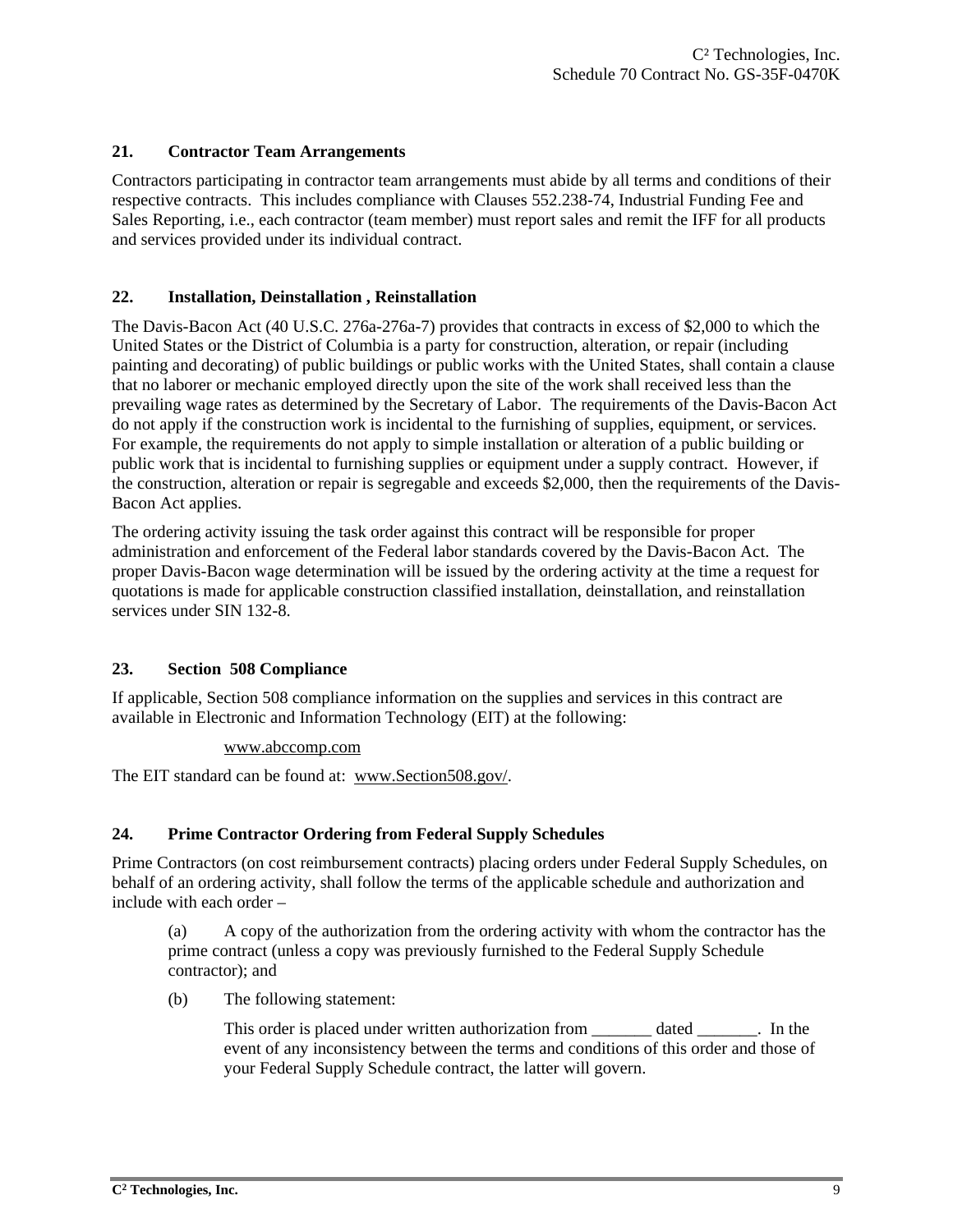#### **25. Insurance— Work on a Government Installation (JAN 1997)(FAR 52.228-5)**

(a) The Contractor shall, at its own expense, provide and maintain during the entire performance of this contract, at least the kinds and minimum amounts of insurance required in the Schedule or elsewhere in the contract.

(b) Before commencing work under this contract, the Contractor shall notify the Contracting Officer in writing that the required insurance has been obtained. The policies evidencing required insurance shall contain an endorsement to the effect that any cancellation or any material change adversely affecting the Government's interest shall not be effective—

(1) For such period as the laws of the State in which this contract is to be performed prescribe; or

(2) Until 30 days after the insurer or the Contractor gives written notice to the Contracting Officer, whichever period is longer.

(c) The Contractor shall insert the substance of this clause, including this paragraph (c), in subcontracts under this contract that require work on a Government installation and shall require subcontractors to provide and maintain the insurance required in the Schedule or elsewhere in the contract. The Contractor shall maintain a copy of all subcontractors' proofs of required insurance, and shall make copies available to the Contracting Officer upon request.

#### **26. Software Interoperability**

Offerors are encouraged to identify within their software items any component interfaces that support open standard interoperability. An item's interface may be identified as interoperable on the basis of participation in a Government agency-sponsored program or in an independent organization program. Interfaces may be identified by reference to an interface registered in the component registry located at http://www.core.gov.

## **27. Advance Payments**

A payment under this contract to provide a service or deliver an article for the United States Government may not be more than the value of the service already provided or the article already delivered. Advance or pre-payment is not authorized or allowed under this contract. (31 U.S.C. 3324)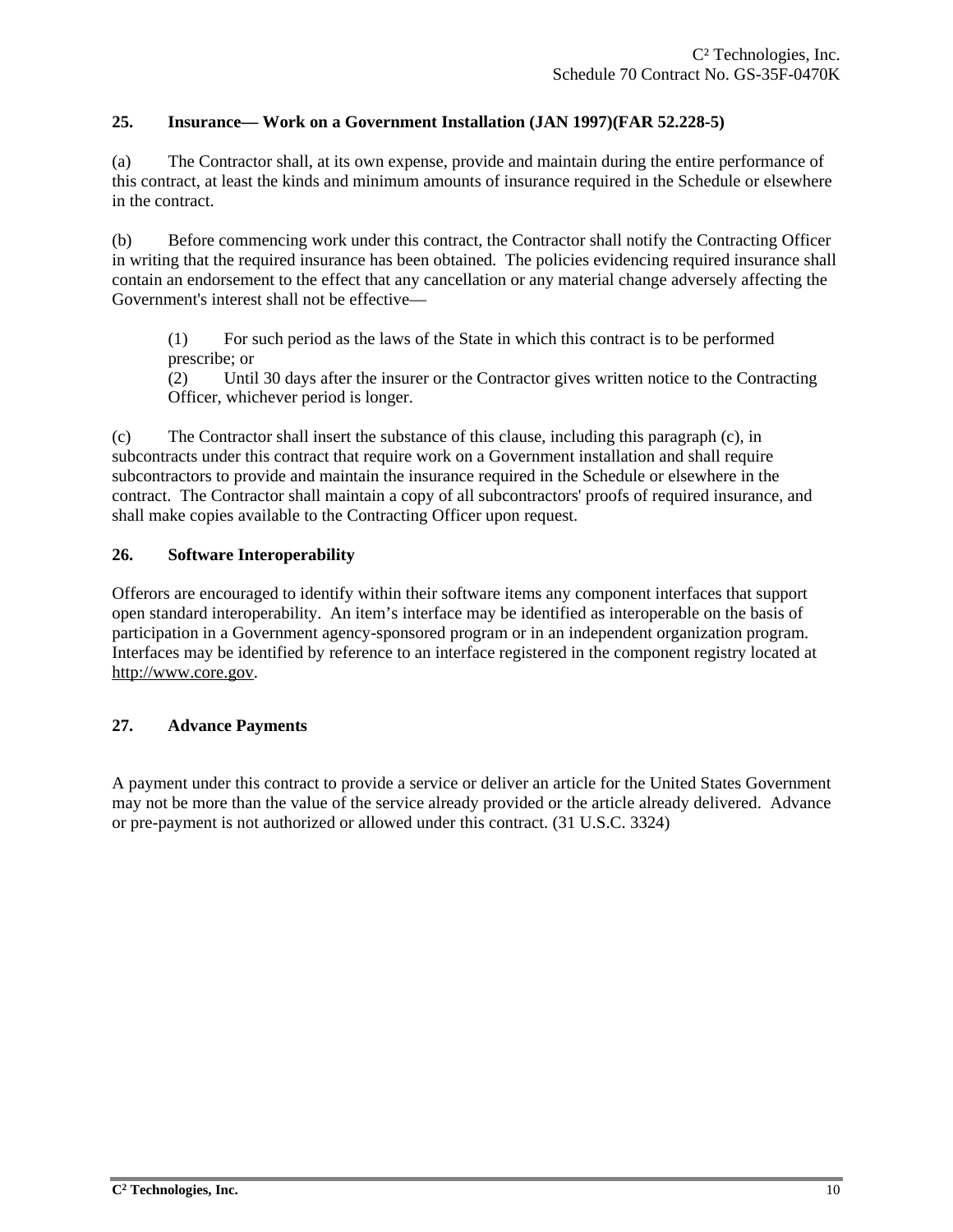#### **TERMS AND CONDITIONS APPLICABLE TO INFORMATION TECHNOLOGY (IT) PROFESSIONAL SERVICES (SPECIAL ITEM NUMBER# 132-51) & ORDER-LEVEL MATERIALS (OLMS) (SPECIAL ITEM NUMBER# 70-500)**

#### **1. SCOPE**

a. The prices, terms and conditions stated under Special Item Number 132-51 Information Technology Professional Services apply exclusively to IT Services within the scope of this Information Technology Schedule.

b. The Contractor shall provide services at the Contractor's facility and/or at the ordering activity location, as agreed to by the Contractor and the ordering activity.

#### **2. PERFORMANCE INCENTIVES**

a. Performance incentives may be agreed upon between the Contractor and the ordering activity on individual fixed price orders or Blanket Purchase Agreements under this contract in accordance with this clause.

b. The ordering activity must establish a maximum performance incentive price for these services and/or total solutions on individual orders or Blanket Purchase Agreements.

c. Incentives should be designed to relate results achieved by the contractor to specified targets. To the maximum extent practicable, ordering activities shall consider establishing incentives where performance is critical to the ordering activity's mission and incentives are likely to motivate the contractor. Incentives shall be based on objectively measurable tasks.

## **3. ORDER**

a. Agencies may use written orders, EDI orders, blanket purchase agreements, individual purchase orders, or task orders for ordering services under this contract. Blanket Purchase Agreements shall not extend beyond the end of the contract period; all services and delivery shall be made and the contract terms and conditions shall continue in effect until the completion of the order. Orders for tasks which extend beyond the fiscal year for which funds are available shall include FAR 52.232-19 (Deviation – May 2003) Availability of Funds for the Next Fiscal Year. The purchase order shall specify the availability of funds and the period for which funds are available.

b. All task orders are subject to the terms and conditions of the contract. In the event of conflict between a task order and the contract, the contract will take precedence.

## **4. PERFORMANCE OF SERVICES**

a. The Contractor shall commence performance of services on the date agreed to by the Contractor and the ordering activity.

b. The Contractor agrees to render services only during normal working hours, unless otherwise agreed to by the Contractor and the ordering activity.

c. The ordering activity should include the criteria for satisfactory completion for each task in the Statement of Work or Delivery Order. Services shall be completed in a good and workmanlike manner.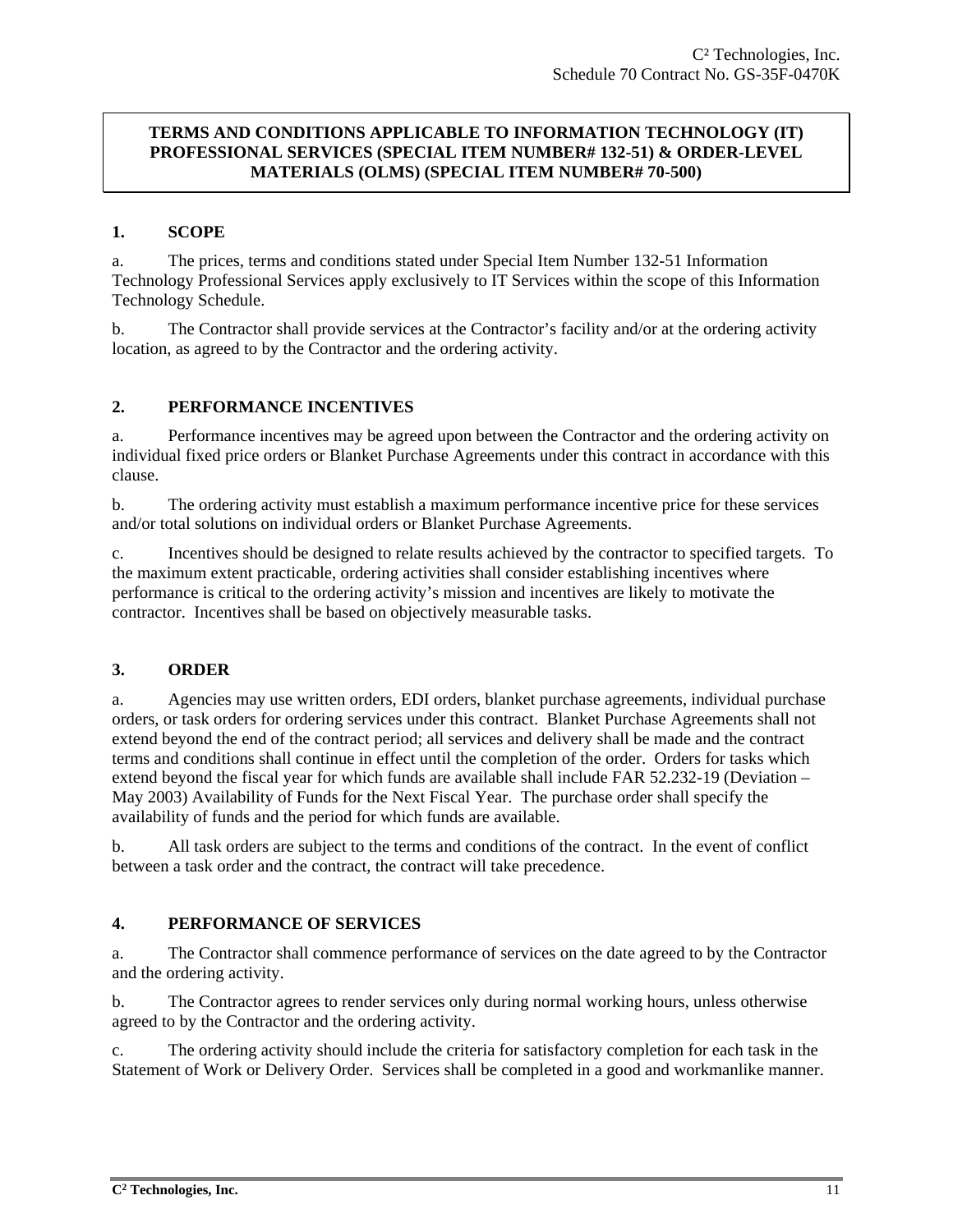d. Any Contractor travel required in the performance of IT Services must comply with the Federal Travel Regulation or Joint Travel Regulations, as applicable, in effect on the date(s) the travel is performed. Established Federal Government per diem rates will apply to all Contractor travel. Contractors cannot use GSA city pair contracts.

## **5. STOP-WORK ORDER (FAR 52.242-15) (AUG 1989)**

(a) The Contracting Officer may, at any time, by written order to the Contractor, require the Contractor to stop all, or any part, of the work called for by this contract for a period of 90 days after the order is delivered to the Contractor, and for any further period to which the parties may agree. The order shall be specifically identified as a stop-work order issued under this clause. Upon receipt of the order, the Contractor shall immediately comply with its terms and take all reasonable steps to minimize the incurrence of costs allocable to the work covered by the order during the period of work stoppage. Within a period of 90 days after a stop-work is delivered to the Contractor, or within any extension of that period to which the parties shall have agreed, the Contracting Officer shall either-

- (1) Cancel the stop-work order; or
- (2) Terminate the work covered by the order as provided in the Default, or the Termination for Convenience of the Government, clause of this contract.

(b) If a stop-work order issued under this clause is canceled or the period of the order or any extension thereof expires, the Contractor shall resume work. The Contracting Officer shall make an equitable adjustment in the delivery schedule or contract price, or both, and the contract shall be modified, in writing, accordingly, if-

- (1) The stop-work order results in an increase in the time required for, or in the Contractor's cost properly allocable to, the performance of any part of this contract; and
- (2) The Contractor asserts its right to the adjustment within 30 days after the end of the period of work stoppage; provided, that, if the Contracting Officer decides the facts justify the action, the Contracting Officer may receive and act upon the claim submitted at any time before final payment under this contract.

(c) If a stop-work order is not canceled and the work covered by the order is terminated for the convenience of the Government, the Contracting Officer shall allow reasonable costs resulting from the stop-work order in arriving at the termination settlement.

(d) If a stop-work order is not canceled and the work covered by the order is terminated for default, the Contracting Officer shall allow, by equitable adjustment or otherwise, reasonable costs resulting from the stop-work order.

## **6. INSPECTION OF SERVICES**

The Inspection of Services–Fixed Price (AUG 1996) (Deviation – May 2003) clause at FAR 52.246-4 applies to firm-fixed price orders placed under this contract. The Inspection–Time-and-Materials and Labor-Hour (JAN 1986) (Deviation – May 2003) clause at FAR 52.246-6 applies to time-and-materials and labor-hour orders placed under this contract.

## **7. RESPONSIBILITIES OF THE CONTRACTOR**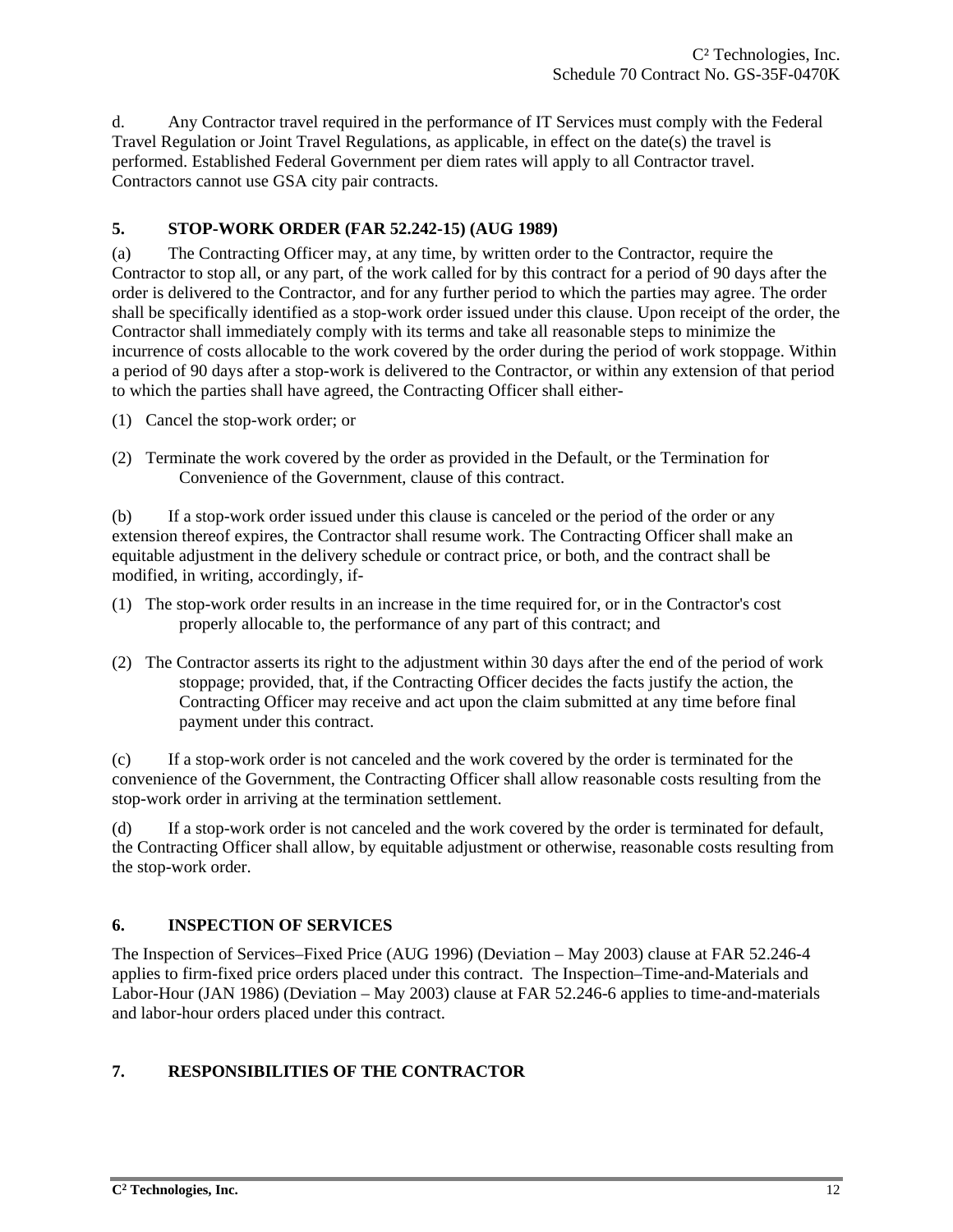The Contractor shall comply with all laws, ordinances, and regulations (Federal, State, City, or otherwise) covering work of this character. If the end product of a task order is software, then FAR 52.227-14 (Deviation – May 2003) Rights in Data – General, may apply.

## **8. RESPONSIBILITIES OF THE ORDERING ACTIVITY**

Subject to security regulations, the ordering activity shall permit Contractor access to all facilities necessary to perform the requisite IT Services.

## **9. INDEPENDENT CONTRACTOR**

All IT Services performed by the Contractor under the terms of this contract shall be as an independent Contractor, and not as an agent or employee of the ordering activity.

## **10. ORGANIZATIONAL CONFLICTS OF INTEREST**

#### a. Definitions.

"Contractor" means the person, firm, unincorporated association, joint venture, partnership, or corporation that is a party to this contract.

"Contractor and its affiliates" and "Contractor or its affiliates" refers to the Contractor, its chief executives, directors, officers, subsidiaries, affiliates, subcontractors at any tier, and consultants and any joint venture involving the Contractor, any entity into or with which the Contractor subsequently merges or affiliates, or any other successor or assignee of the Contractor.

An "Organizational conflict of interest" exists when the nature of the work to be performed under a proposed ordering activity contract, without some restriction on ordering activities by the Contractor and its affiliates, may either (i) result in an unfair competitive advantage to the Contractor or its affiliates or (ii) impair the Contractor's or its affiliates' objectivity in performing contract work.

b. To avoid an organizational or financial conflict of interest and to avoid prejudicing the best interests of the ordering activity, ordering activities may place restrictions on the Contractors, its affiliates, chief executives, directors, subsidiaries and subcontractors at any tier when placing orders against schedule contracts. Such restrictions shall be consistent with FAR 9.505 and shall be designed to avoid, neutralize, or mitigate organizational conflicts of interest that might otherwise exist in situations related to individual orders placed against the schedule contract. Examples of situations, which may require restrictions, are provided at FAR 9.508.

## **11. INVOICES**

The Contractor, upon completion of the work ordered, shall submit invoices for IT services. Progress payments may be authorized by the ordering activity on individual orders if appropriate. Progress payments shall be based upon completion of defined milestones or interim products. Invoices shall be submitted monthly for recurring services performed during the preceding month.

## **12. PAYMENTS**

For firm-fixed price orders the ordering activity shall pay the Contractor, upon submission of proper invoices or vouchers, the prices stipulated in this contract for service rendered and accepted. Progress payments shall be made only when authorized by the order. For time-and-materials orders, the Payments under Time-and-Materials and Labor-Hour Contracts at FAR 52.232-7 (DEC 2002), (Alternate II – Feb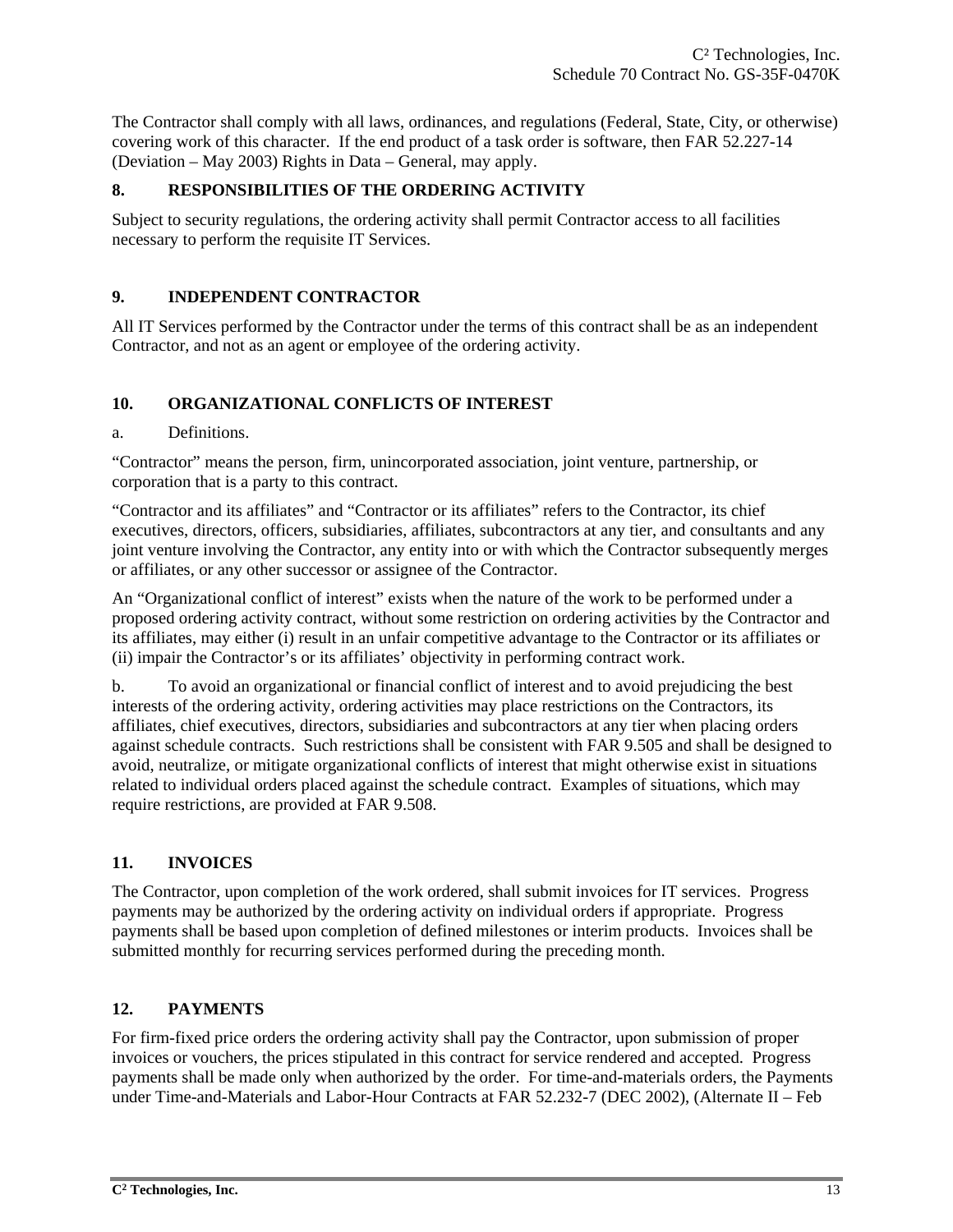2002) (Deviation – May 2003) applies to time-and-materials orders placed under this contract. For labor-hour orders, the Payment under Time-and-Materials and Labor-Hour Contracts at FAR 52.232-7 (DEC 2002), (Alternate II – Feb 2002) (Deviation – May 2003)) applies to labor-hour orders placed under this contract.

## **13. RESUMES**

Resumes shall be provided to the GSA Contracting Officer or the user ordering activity upon request.

## **14. INCIDENTAL SUPPORT COSTS**

Incidental support costs are available outside the scope of this contract. The costs will be negotiated separately with the ordering activity in accordance with the guidelines set forth in the FAR.

## **15. APPROVAL OF SUBCONTRACTS**

The ordering activity may require that the Contractor receive, from the ordering activity's Contracting Officer, written consent before placing any subcontract for furnishing any of the work called for in a task order.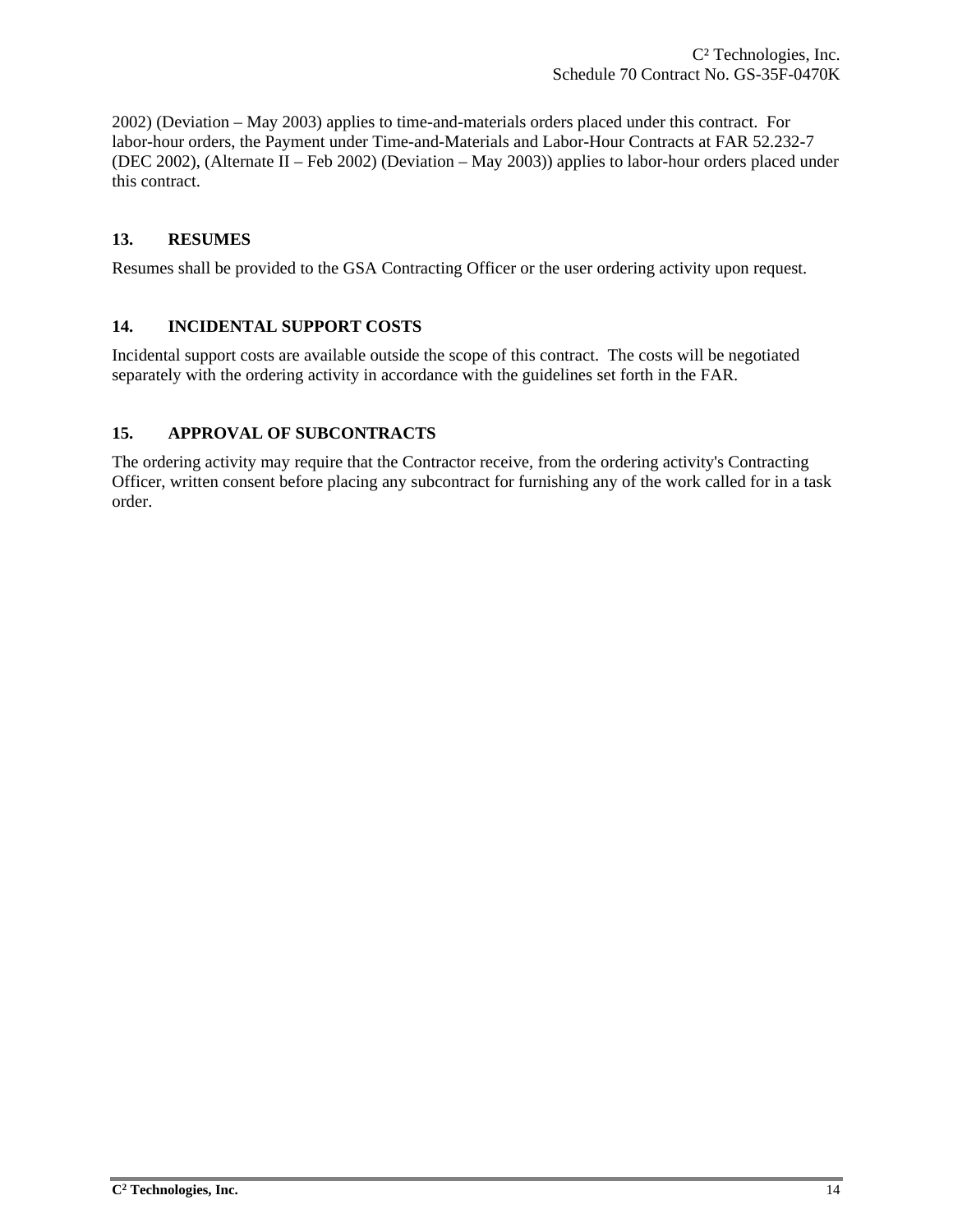# **C2 Technologies, Inc. Services Skill Category Descriptions**

## **SENIOR TECHNICAL EXPERT**

- **1.** Scope. Is a senior executive staff member reporting to the President of the corporation.
- The Senior Technical Expert participates in all aspects of the company's operational policies, objectives, and initiatives. Responsible for the attainment of short and long-term corporate goals. Demonstrates expertise in a variety of the company's concepts, practices, and procedures. Relies on extensive experience and judgment to plan and accomplish goals. Performs a variety of tasks. Leads and directs the work of others. A wide degree of creativity and latitude is expected. Works extensively with managers and directors to provide leadership and direction for all business activities.
- Participates in new business development, strategic planning, and other marketing efforts and develops annual strategic and business plans.
- Keeps the President and CEO informed about business activities, potential problems, Assists the President and CEO to shape and develop company strategy and organization Encourages directors/managers to evaluate and take actions that are consistent with the Company's overall strategy which will lead to high performance.
- **2. Requirements.** A Bachelor's degree in Computer Science, Mathematics, Statistics, Engineering, or Information Systems and 10-12 years experience as a Senior Manager or a Masters Degree in Business, Law or Finance and 7-10 years experience as a Senior Manager.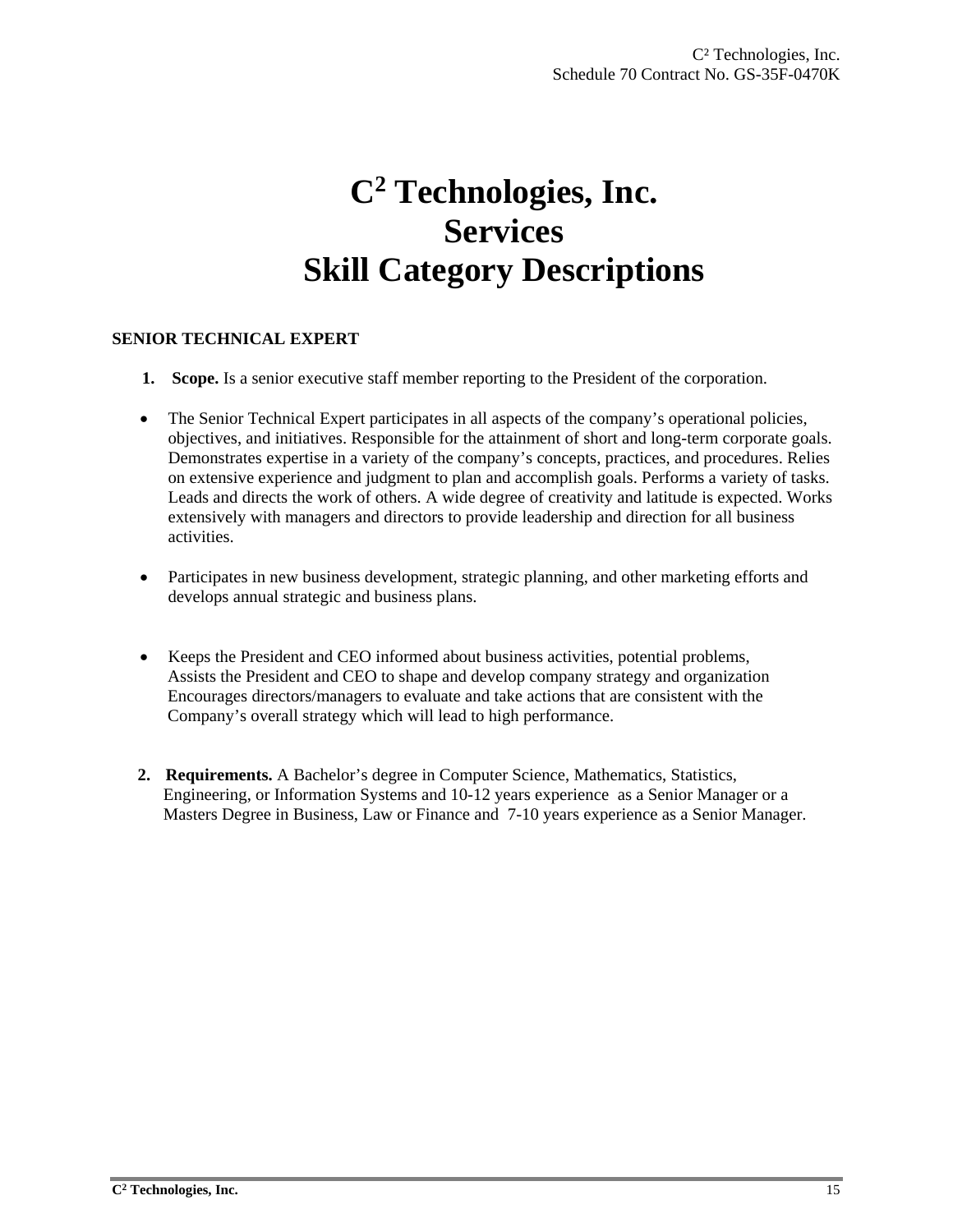#### **PROGRAM MANAGER**

- 1. **Scope.** Acts as the overall lead, manager, and administrator for the contract effort:
	- Serves as the primary interface and point of contact with Government program authorities and representatives on technical and program/project issues.
	- Supervises program/project operations by developing procedures; planning and directing execution of the technical, programming, maintenance, and administrative support effort; and monitoring and reporting progress.
	- Manages acquisition and employment of program/project resources.
	- Manages and controls financial and administrative aspects of the program/project with respect to contract requirements.
- 2. **Requirements.** Master's degree in Computer Science, Mathematics, Engineering, Statistics, or Business Administration from an accredited college or university and 8 years of management and supervisory experience including performance in each of the foregoing functions with respect to technical programs/projects OR a Bachelor's degree in Computer Science, Mathematics, Statistics, Engineering, Operations Research, or Business Management from an accredited college or university and 12 years of management and supervisory experience including performance in each of the foregoing functions with respect to technical programs/projects.

## **SENIOR PROJECT MANAGER**

- 1. **Scope.** Acts as the overall system engineer, technical manager, and administrator for one or more delivery orders:
	- Serves as the primary interface and point of contact with the Government program authorities and representatives on technical program/project issues.
	- Supervises program/project operations by developing systems engineering and management procedures, planning and directing execution of the engineering and technical effort, and monitoring and reporting progress.
	- Manages acquisition and employment of the program/project resources.
	- Manages and controls financial and administrative aspects of the program/project with respect to delivery order requirements.
- 2. **Requirements.** A Bachelor's degree in Engineering, Computer Science, Math, Physics, or Information Systems and 10 years of experience performing the foregoing system engineering functions.

#### 3. **Specialized Experience:**

- a. At least 7 years of the foregoing total experience must have consisted of management and supervisory experience including performance of the foregoing functions with respect to engineering program/projects; and
- b. At least 2 years of the foregoing total experience must have been as a team leader investigating large and complex problems, and making sound recommendations relevant to computing, quality control, analysis, and testing systems.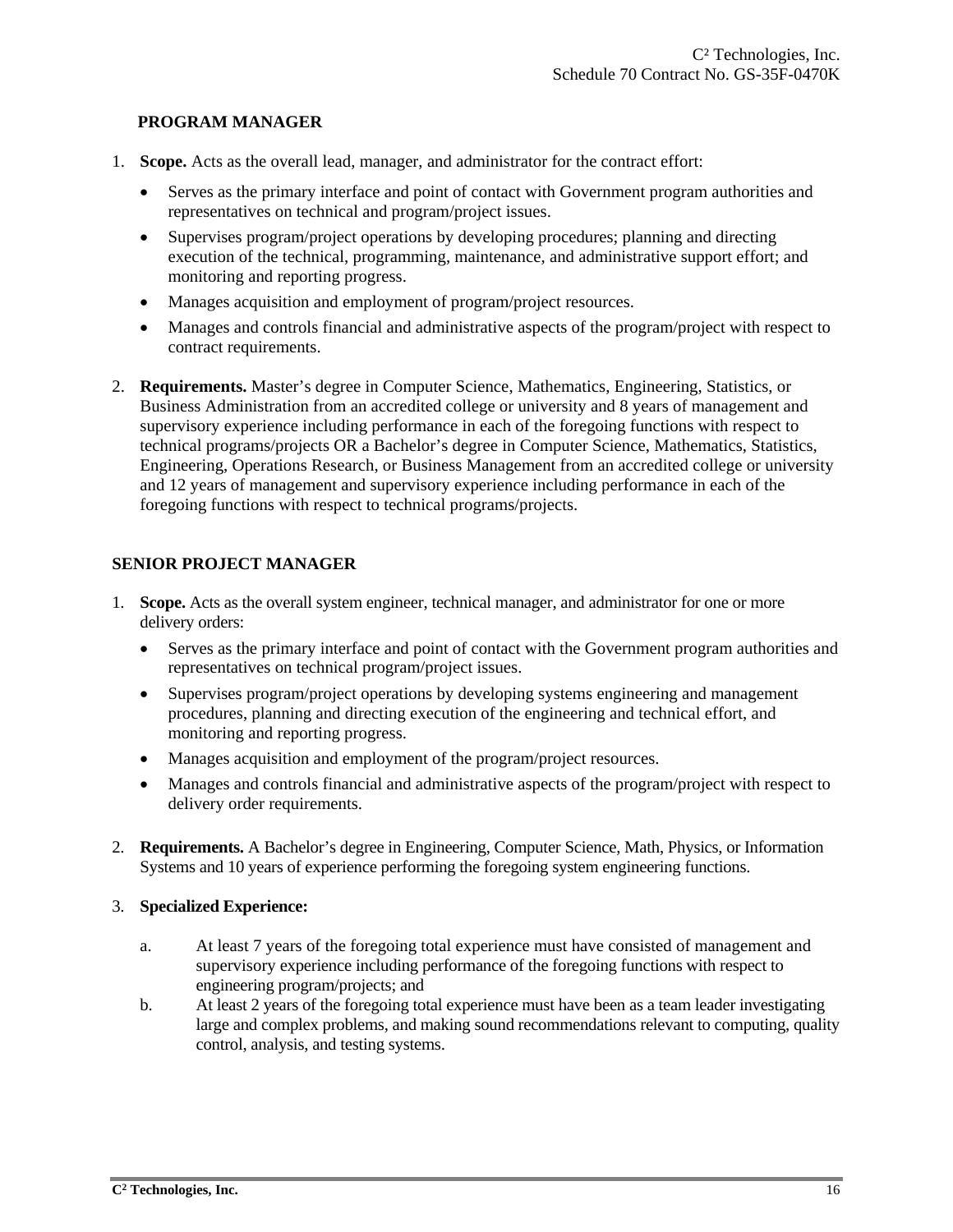#### **PROJECT MANAGER**

- 1. **Scope.** Acts as the overall system engineer, technical manager, and administrator for one or more delivery orders:
	- Serves as the primary interface and point of contact with the Government program authorities and representatives on technical program/project issues.
	- Supervises program/project operations by developing systems engineering and management procedures, planning and directing execution of the engineering and technical effort, and monitoring and reporting progress.
	- Manages acquisition and employment of the program/project resources.
	- Manages and controls financial and administrative aspects of the program/project with respect to delivery order requirements.
- 2. **Requirements.** A Bachelor's degree in Engineering, Computer Science, Math, Physics, or Information Systems and 8 years of experience performing the foregoing system engineering functions.

## 3. **Specialized Experience:**

- a. At least 5 years of the foregoing total experience must have consisted of management and supervisory experience including performance of the foregoing functions with respect to engineering program/projects; and
- b. At least 2 years of the foregoing total experience must have been as a team leader investigating large and complex problems, and making sound recommendations relevant to computing, quality control, analysis, and testing systems.

## **SENIOR COMPUTER SCIENTIST**

- 1. **Scope.** Applies knowledge of computer science concepts and techniques to develop and apply automated solutions to engineering, scientific, or business data acquisition and management problems:
	- Uses scientific and engineering logic to independently identify conceptual or theoretical solutions to problems of computer hardware or software design and operation.
	- Develops alternative approaches to design, test, and evaluation techniques for solving automation problems, and evaluates and recommends that which will provide the optimum solution, balancing specific project needs with economic constraints.
	- Uses micro, mini, and mainframe computer systems in addressing project objectives.
	- Formulates architectural design, functional specification, interfaces, and documentation of computer systems considering system interrelationships, operating modes, and equipment configurations.
	- Is responsible for developing project plans, justifications, guidelines, and controls.
- 2. **Requirements.** A Bachelor's degree in Computer Science, Mathematics, Statistics, or Engineering, from an accredited college or university and  $\overline{8}$  years of experience performing the foregoing functions.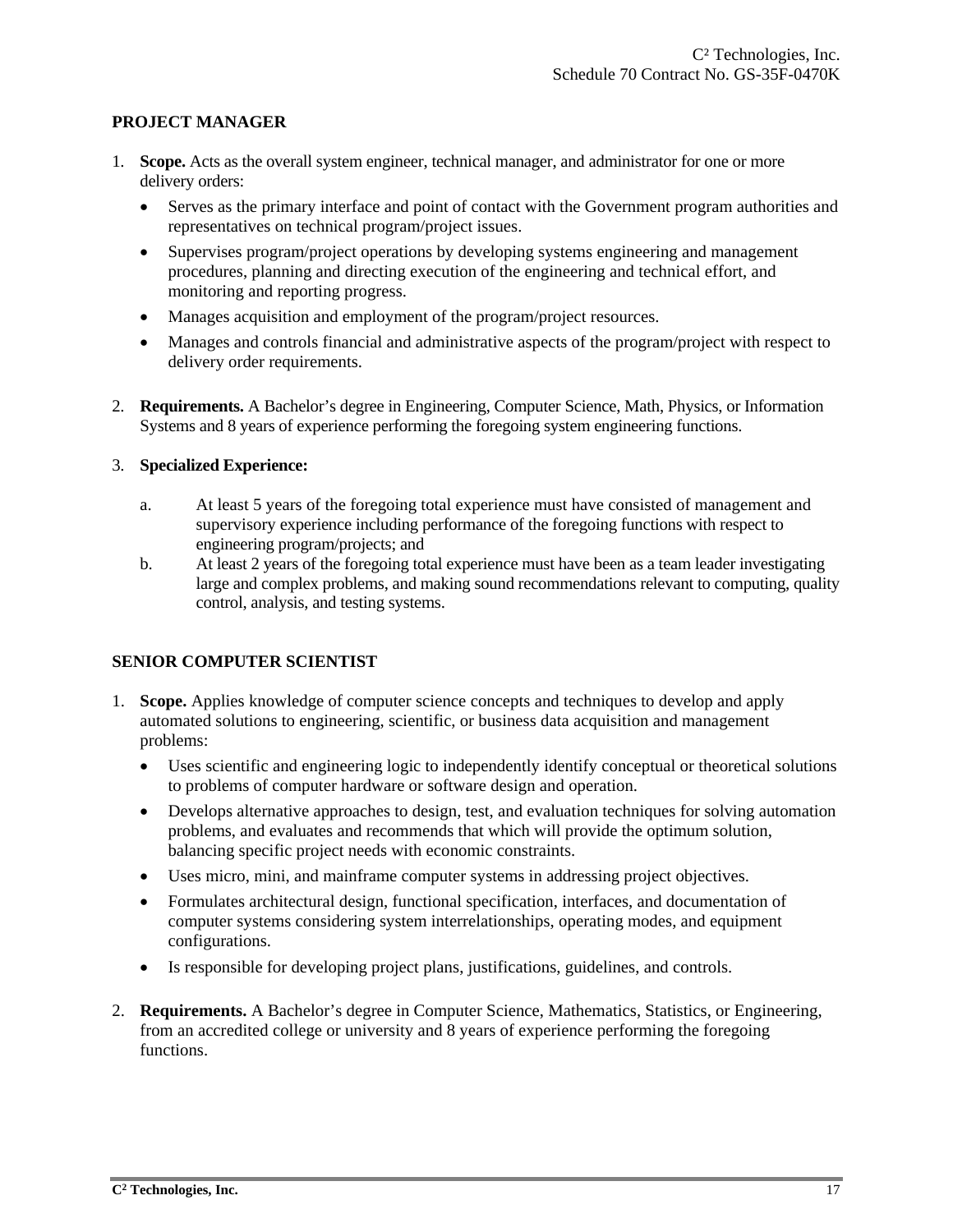## **COMPUTER SCIENTIST**

- 1. **Scope.** Applies knowledge of computer science concepts and techniques to develop and apply automated solutions to engineering, scientific, or business data acquisition and management problems:
	- Uses scientific and engineering logic to independently identify conceptual or theoretical solutions to problems of computer hardware or software design and operation.
	- Develops alternative approaches to design, testing, and evaluation techniques for solving automation problems, and evaluates and recommends that which will provide the optimum solution, balancing specific project needs with economic constraints.
	- Uses micro, mini, and mainframe computer systems in addressing project objectives.
	- Formulates architectural design, functional specification, interfaces, and documentation of computer systems considering system interrelationships, operating modes, and equipment configurations.
	- Is responsible for segments or phases of broader more complex projects.
- 2. **Requirements.** A Bachelor's degree in Computer Science, Mathematics, Statistics, Engineering, or Information Systems from an accredited college or university and 6 years of experience performing the foregoing functions.

## **JUNIOR COMPUTER SCIENTIST**

- 1. **Scope.** Applies knowledge of computer science concepts and techniques to develop and apply automated solutions to engineering, scientific, or business data acquisition and management problems:
	- Uses scientific and engineering logic to independently identify conceptual or theoretical solutions to problems of computer hardware or software design and operation.
	- Develops alternative approaches to design, testing, and evaluation techniques for solving automation problems, and evaluates and recommends that which will provide the optimum solution, balancing specific project needs with economic constraints.
	- Uses micro, mini, and mainframe computer systems in addressing project objectives.
	- Formulates architectural design, functional specification, interfaces, and documentation of computer systems considering system interrelationships, operating modes, and equipment configurations.
	- Is responsible for segments or phases of broader more complex projects.
- 2. **Requirements.** A Bachelor's degree in Computer Science, Mathematics, Statistics, Engineering, or Information Systems from an accredited college or university and 4 years of experience performing the foregoing functions.

## **SENIOR DATABASE ADMINISTRATOR**

1. **Scope.** Applies knowledge of computer science concepts and techniques in the design, development, installation, maintenance, and management of relational databases to satisfy engineering, scientific, or business data acquisition and management: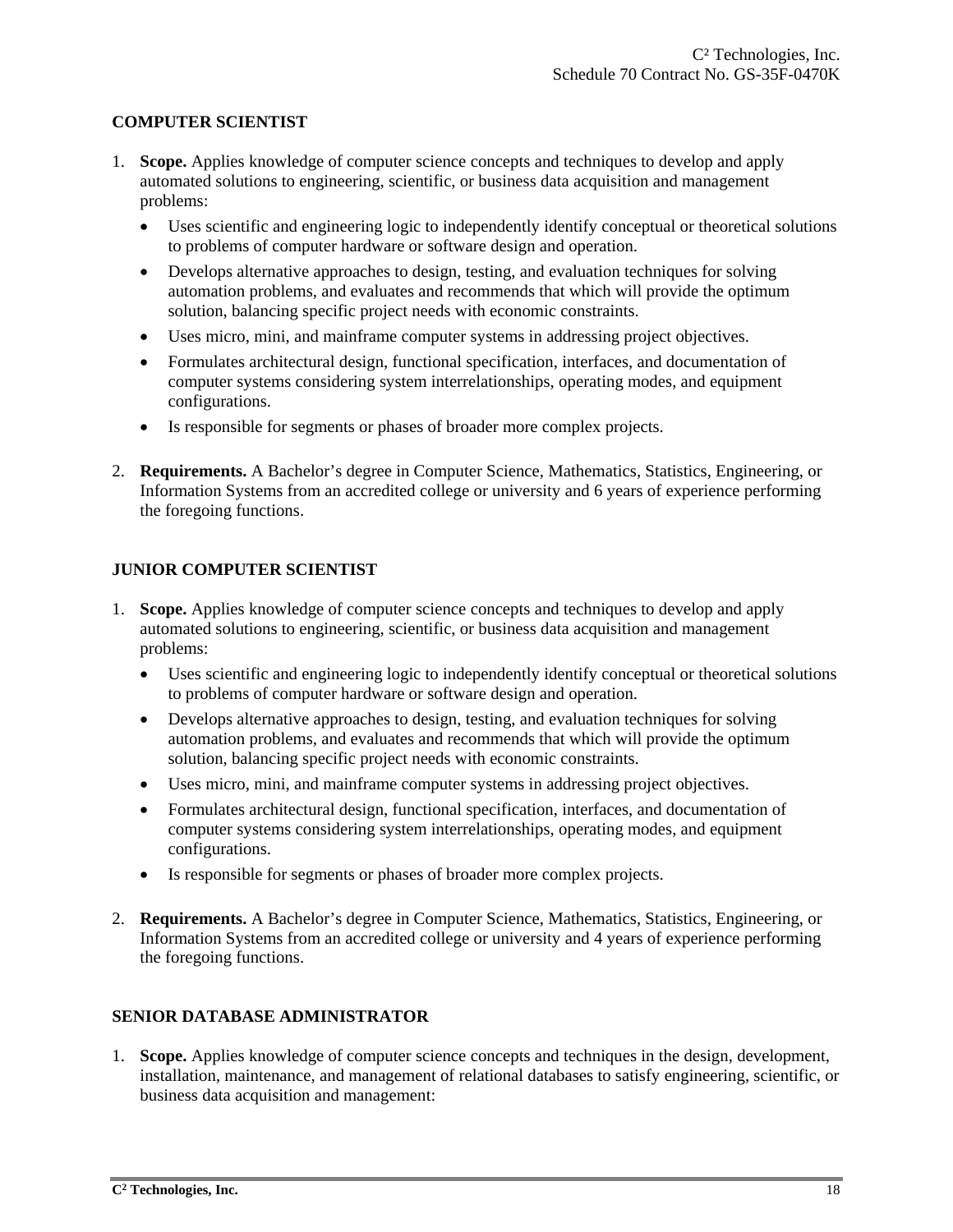- Develops and maintains necessary public synonyms, database links, and user access controls.
- Provides database tuning and monitoring to ensure effective and efficient data access to include comparison of performance ratios; tuning of memory configuration, disk I/O, application software; design and maintenance of the physical layout of the databases; and calculation of disk space requirements for database tables and indexes.
- Is responsible for developing project plans, justifications, guidelines, and controls.
- 2. **Requirements.** A Bachelor's degree in Computer Science, Mathematics, Statistics, or Engineering from an accredited college or university and 8 years of experience performing the foregoing functions.
- 3. **Specialized Experience.** At least 4 years of the foregoing total experience must have been in programming database systems.

## **DATABASE ADMINISTRATOR**

- 1. **Scope.** Applies knowledge of computer science concepts and techniques in the design, development, installation, maintenance, and management of relational databases to satisfy engineering, scientific, or business data acquisition and management:
	- Develops and maintains necessary public synonyms, database links, and user access controls.
	- Provides database tuning and monitoring to ensure effective and efficient data access to include comparison of performance ratios; tuning of memory configuration, disk I/O, and application software; design and maintenance of the physical layout of the databases; and calculation of disk space requirements for database tables and indexes.
	- Is responsible for segments or phases of broader, more complex projects.
- 2. **Requirements.** A Bachelor's degree in Computer Science, Mathematics, Statistics, or Engineering from an accredited college or university and 4 years of experience performing the foregoing functions.
- 3. **Specialized Experience.** At least 4 years of the foregoing total experience must have been in programming database systems.

## **JUNIOR DATABASE ADMINISTRATOR**

- 1. **Scope.** Applies knowledge of computer science concepts and techniques in the design, development, installation, and maintenance of relational databases to satisfy engineering, scientific, or business data acquisition and management:
	- Develops and maintains necessary public synonyms, database links, and user access controls.
	- Provides database tuning and monitoring to ensure effective and efficient data access to include comparison of performance ratios; tuning of memory, configuration, disk I/O, and application software; design and maintenance of the physical layout of the databases and calculation of disk space requirements for database tables and indexes.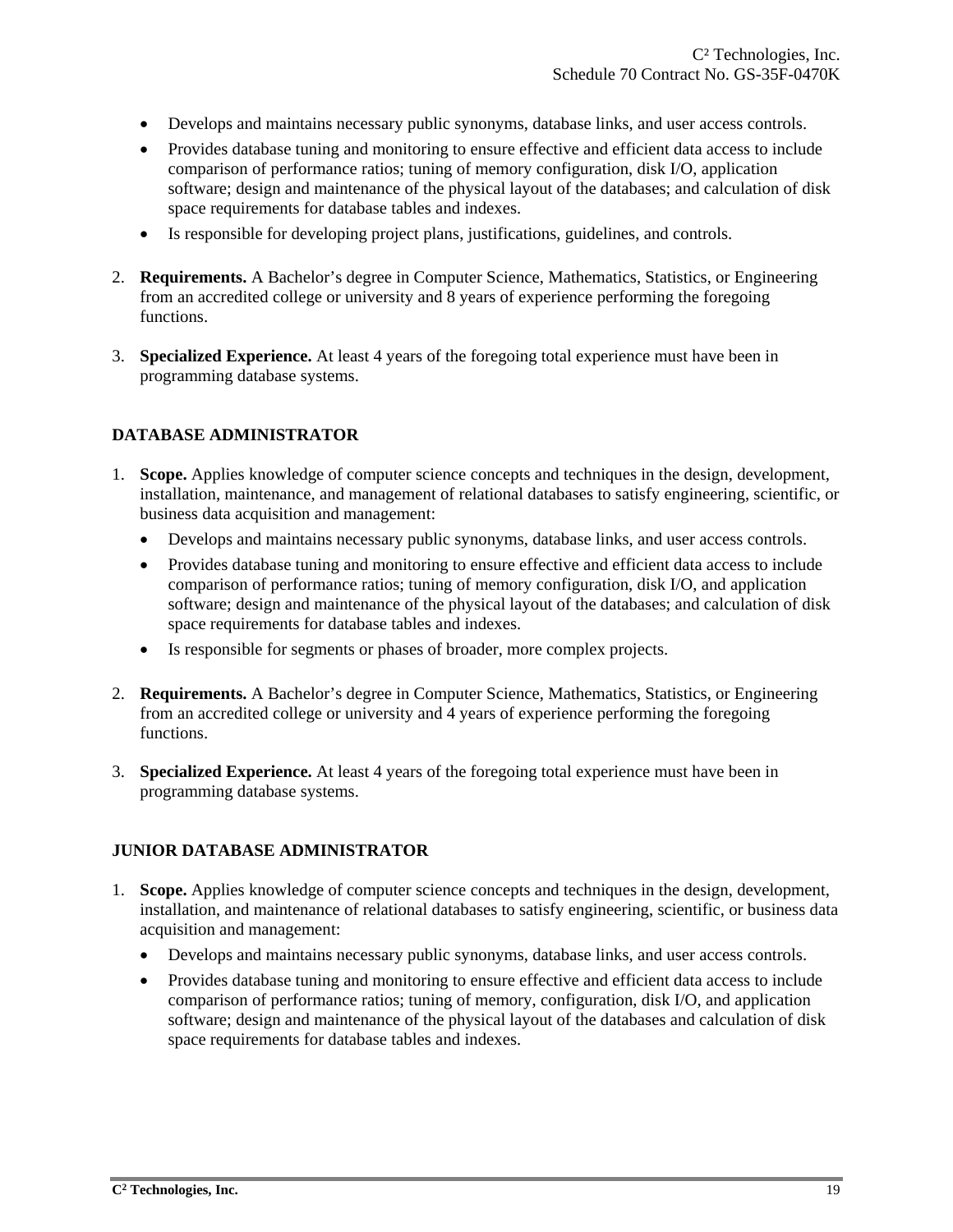2. **Requirements**. A Bachelor's degree in Computer Science, Mathematics, Statistics, or Engineering from an accredited college or university and 2 years of experience performing the foregoing functions, including programming database systems.

## **SENIOR COMPUTER SPECIALIST/PROGRAMMER**

- 1. **Scope.** Applies knowledge of computer science principles, information management principles, data processing functions, IT hardware and software systems structures and operations, and computer programming languages and techniques to solve automation problems:
	- Addresses scientific, engineering, or business objectives by writing, modifying, or adapting computer programs in machine level, assembly, and third or fourth generation programming languages.
	- Uses minicomputer and mainframe computer systems in addressing project objectives.
	- Uses standard, unconventional, and original mathematical, algorithmic, and programmatic approaches to define, plan, organize, design, develop, modify, test, and integrate database or data processing systems, computer hardware systems, and simulation models.
	- Formulates architectural design, functional specification, interfaces, and documentation of hardware or software systems considering system interrelationships, operating modes, and software or equipment configurations.
	- Researches unconventional applications of software and operating systems in designing and developing new methodologies, signification modifications, or adaptations of standardized techniques.
	- Is responsible for developing project plans, guidelines, and controls.
- 2. **Requirements.** A Bachelor's degree in Computer Science, Information Systems, Mathematics, Operations Research, Statistics, Engineering, or a related field from an accredited college or university and 6 years of experience performing the foregoing functions OR a high school diploma and 10 years of experience performing the foregoing functions.
- 3. **Specialized Experience.** At least 4 years of the foregoing total experience must have been in programming.

## **COMPUTER SPECIALIST/PROGRAMMER**

- 1. **Scope.** Applies knowledge of computer science principles, information management principles, data processing functions, IT hardware and software systems structures and operations, and computer programming languages and techniques to solve automation problems:
	- Applies scientific, engineering, or business objectives by writing, modifying, or adapting computer programs in machine level, assembly, and third or fourth generation programming languages.
	- Uses minicomputer and mainframe computer systems in addressing project objectives.
	- Uses standard or conventional approaches to define, plan, organize, design, develop, modify, test and integrate database or data processing systems, computer hardware systems, and simulation models.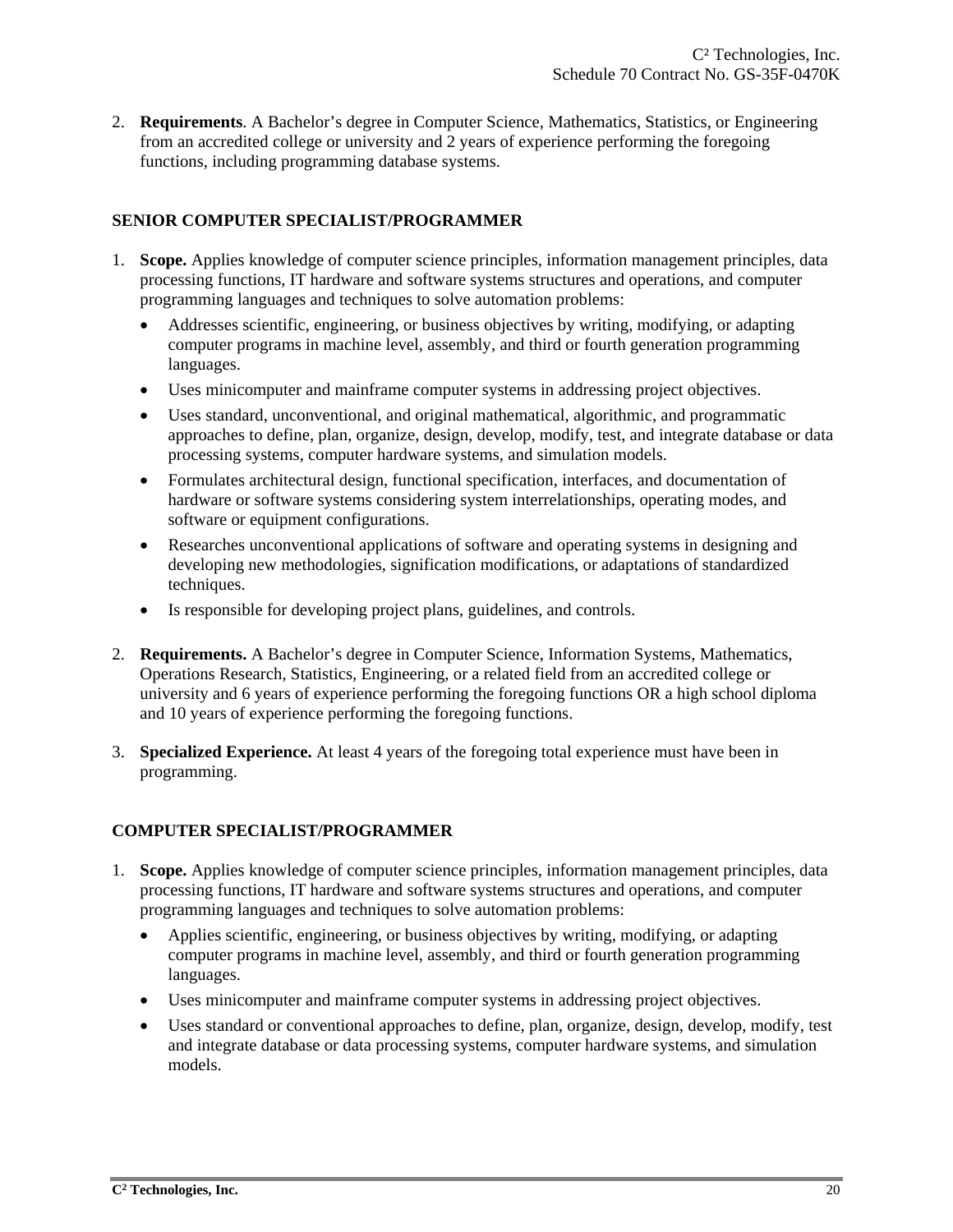- Assists in formulating architectural design, functional specification, interfaces and documentation of hardware or software systems.
- Uses detailed specifications and adapts standardized techniques, methods, criteria, and precedents to develop or modify portions of a system or program.
- Responsible for segments or phases of broader, more complex projects.
- 2. **Requirements.** A Bachelor's degree in Computer Science, Information Systems, Mathematics, Operations Research, Statistics, Engineering, or a related field from an accredited college or university and 3 years of experience performing the foregoing functions OR a high school diploma and 6 years of experience performing the foregoing functions.
- 3. **Specialized Experience.** At least 2 years of the foregoing experience must have been in programming.

## **JUNIOR COMPUTER SPECIALIST/PROGRAMMER**

- 1. **Scope.** Applies knowledge of computer science principles, information management principles, data processing functions, IT hardware and software systems structures and operations, and computer programming languages and techniques to solve automation problems:
	- Applies scientific, engineering, or business objectives by writing, modifying, or adapting computer programs in machine level, assembly, and third or fourth generation programming languages.
	- Uses microcomputer and mainframe computer systems in addressing project objectives.
	- Uses standard or conventional approaches to define, plan, organize, design, develop, modify, test, and integrate database or data processing systems, computer hardware systems, and simulation models.
	- Assists in formulating architectural design, functional specification, interfaces, and documentation of hardware or software systems.
	- Uses detailed specifications and adapts standardized techniques, methods, criteria, and precedents to develop or modify portions of a system or program.
- 2. **Requirements**. A Bachelor's degree in Computer Science, Information Systems, Mathematics, Operations Research, Statistics, Engineering, or a related field from an accredited college or university OR a high school diploma and 2 years of experience performing the foregoing functions.

## **SENIOR SYSTEMS ANALYST**

- 1. **Scope.** Applies logical analyses or test and evaluation on all programs within the contractual scope:
	- Performs comprehensive analyses of hardware/software concepts, designs, and test requirements.
	- Reviews, analyzes, integrates, and conducts test and evaluation of Contractor, or Governmentgenerated source data and develops interim documentation.
	- Performs system concept formulation, system design analysis, and subsystems design analysis.
	- Develops project plans, guidelines, and controls.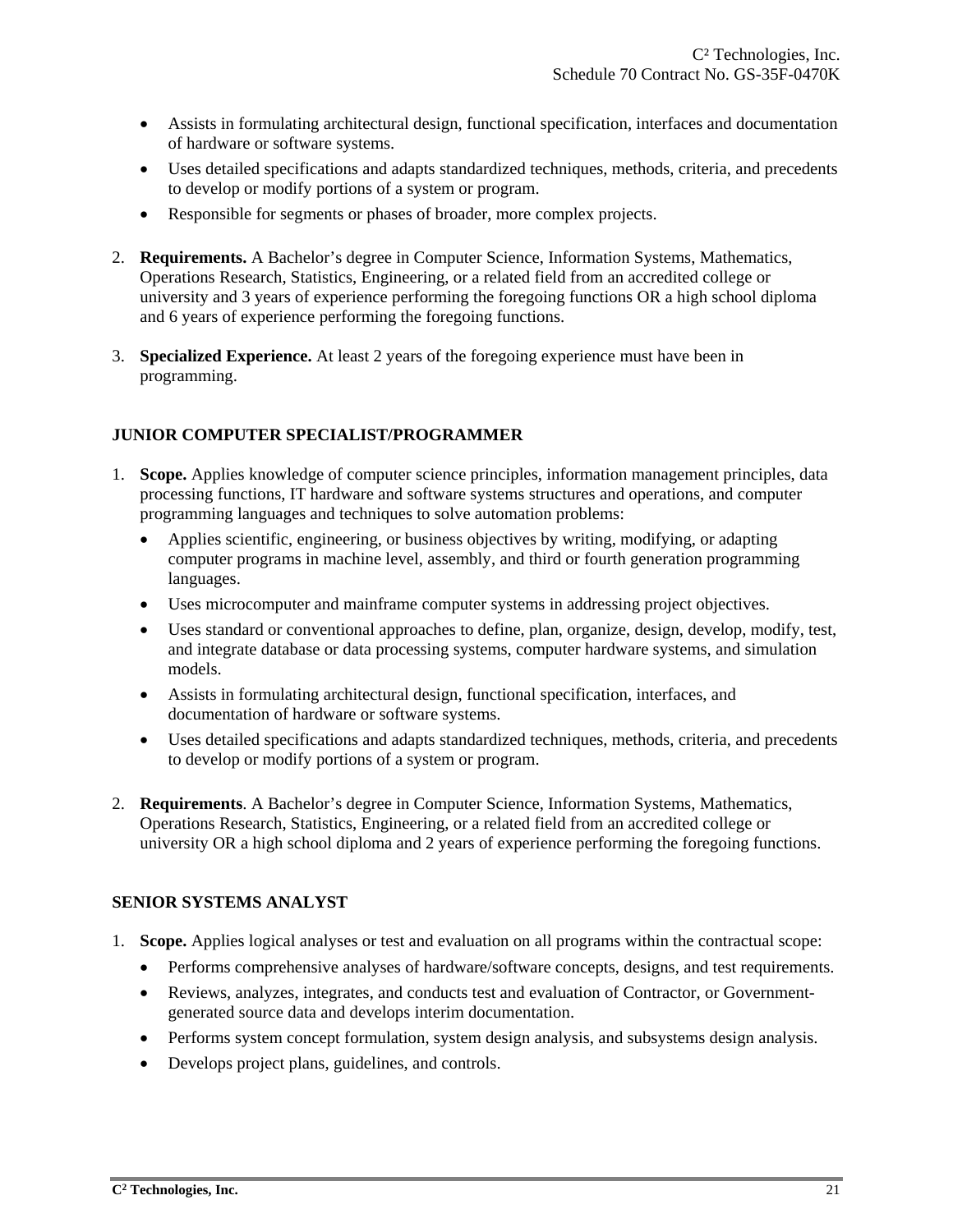2. **Requirements.** A Bachelor's degree in Computer Science, Information Systems, Mathematics, Operations Research, Statistics, Engineering, or a related field from an accredited college or university and 6 years of experience performing the foregoing functions OR a high school diploma and 10 years of experience performing the foregoing functions.

## **SYSTEMS ANALYST**

- 1. **Scope.** Applies logical analyses or test and evaluation on all programs within the contractual scope:
	- Performs comprehensive analyses of hardware/software concepts, designs, and test requirements.
	- Reviews, analyzes, integrates, and conducts test and evaluation of Contractor or Governmentgenerated source data and develops interim documentation.
	- Performs system concept formulation, system design analysis, and subsystems design analysis.
	- Is responsible for segments or phases of broader, more complex projects.
- 2. **Requirements.** A Bachelor's degree in Computer Science, Information Systems, Mathematics, Operations Research, Statistics, Engineering, or a related field from an accredited college or university and 4 years of experience performing the foregoing functions OR a high school diploma and 8 years of experience performing the foregoing functions.

## **JUNIOR SYSTEMS ANALYST**

- 1. **Scope.** Applies logical analyses or test and evaluation on all programs within the contractual scope:
	- Performs comprehensive analyses of hardware/software concepts, designs, and test requirements.
	- Reviews, analyzes, integrates, and conducts test and evaluation of Contractor or Governmentgenerated source data and develops interim documentation.
	- Performs system concept formulation, system design analysis, and subsystems design analysis.
- 2. **Requirements.** A Bachelor's degree in Computer Science, Information Systems, Mathematics, Operations Research, Statistics, Engineering, or related field from an accredited college or university OR a high school diploma and 4 years of experience performing the foregoing functions.

## **SENIOR SYSTEMS ENGINEER**

- 1. **Scope.** Applies systems engineering principles to investigate, analyze, plan, design, develop, implement, test, or evaluate automated systems; reviews and prepares systems engineering and technical analyses, reports, change proposals, and other technical documentation:
	- Applies systems engineering experience to perform functions such as system integration, configuration management, quality assurance testing, or acquisition and resource management.
	- Analyzes, designs, develops, implements, tests, or evaluates automated data processing software related to engineering or functional requirements of automated systems, associated support systems, or management information systems.
- 2. **Requirements.** A Bachelor's degree in Engineering, Computer Science, Math, or Physics and 8 years of experience performing the foregoing systems engineering functions.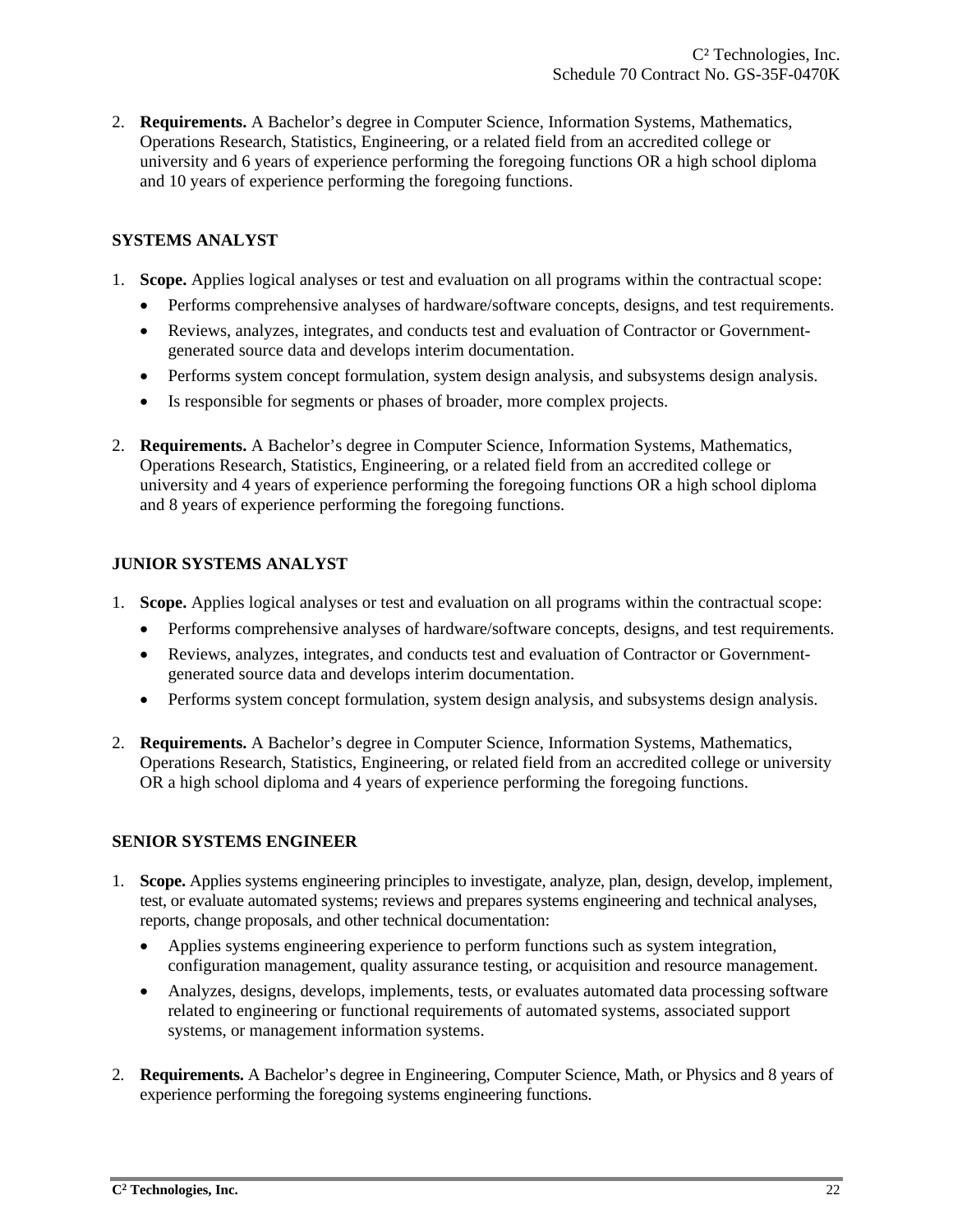#### **SYSTEMS ENGINEER**

- 1. **Scope.** Applies systems engineering principles to investigate, analyze, plan, design, develop, implement, test, or evaluate automated systems: reviews and prepares systems engineering and technical analyses, reports, change proposals, and other technical documentation:
	- Applies systems engineering experience to perform functions such as system integration, configuration management, quality assurance testing, or acquisition and resource management.
	- Analyzes, designs, develops, implements, tests, or evaluates automated data processing software related to engineering or functional requirements of automated systems, associated support systems, or management information systems.
- 2. **Requirements.** A Bachelor's degree in Engineering, Computer Science, Math, or Physics and 4 years of experience performing the foregoing systems engineering functions.

#### **SENIOR TECHNICAL WRITER/EDITOR**

- 1. **Scope.** Develops, drafts, revises, and edits reports, articles, manuals, specifications, presentation materials, and other technical documents, using rough outlines and materials:
	- Interprets information obtained through research and provided by technical specialists.
	- Applies knowledge of documentation content and format standards to prepare, edit, and publish technical materials.
- 2. **Requirements.** A Bachelor's degree and at least 6 years of experience performing the foregoing technical writing/editing functions.

## **TECHNICAL WRITER/EDITOR**

- 1. **Scope.** Develops, drafts, revises, and edits reports, articles, manuals, specifications, presentation materials, and other technical documents, using rough outlines and materials:
	- Interprets information obtained through research and provided by technical specialists.
	- Applies knowledge of documentation content and format standards to prepare, edit, and publish technical materials.
- 2. **Requirements.** At least 2 years of experience performing the foregoing technical writing/editing functions.

#### **SENIOR ENGINEER**

- 1. **Scope.** Applies engineering principles to investigate, analyze, plan, design, develop, implement, test, or evaluate computer and telecommunications systems:
	- Reviews and prepares engineering and technical analysis reports, change proposals, and other technical documentation.
	- Applies engineering principles to perform functions such as computer system architecture design, computer system integration, computer and telecommunications configuration management, and quality assurance testing.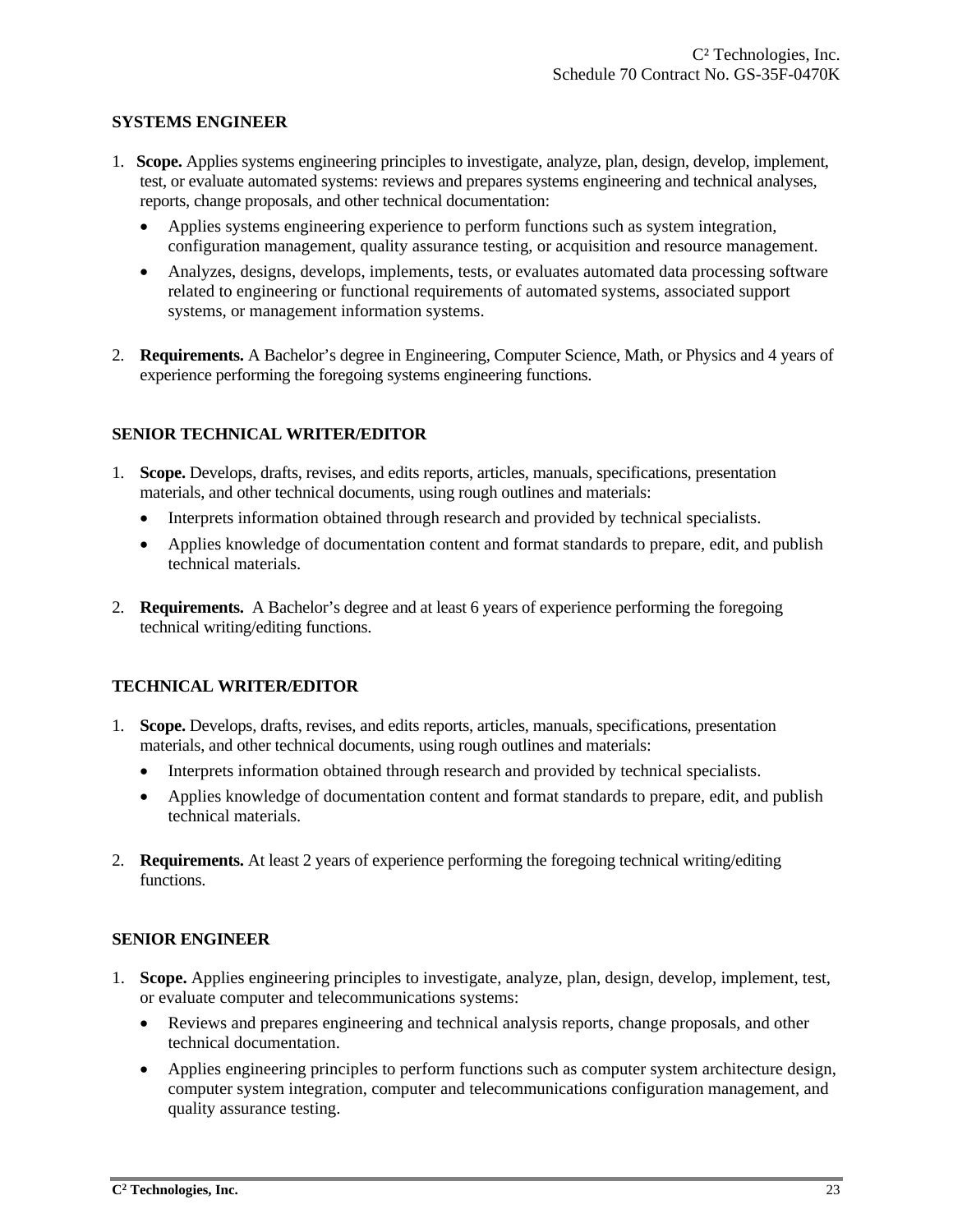- Analyzes, designs, develops, implements, and tests automated data processing software related to engineering or functional requirements of computer and telecommunications systems and associated support systems.
- Is responsible for developing project plans, justifications, guidelines, and controls.
- 2. **Requirements.** A Bachelor's degree in Electrical Engineering, Computer Engineering, or a related engineering discipline from an accredited college or university and 6 years of engineering experience performing the foregoing functions.

## **ENGINEER**

- 1. **Scope.** Applies engineering principles to investigate, analyze, plan, design, develop, implement, test, or evaluate computer and telecommunications systems:
	- Reviews and prepares engineering and technical analysis reports, change proposals, and other technical documentation.
	- Applies engineering principles to perform functions such as computer system architecture design, computer system integration, computer and telecommunications configuration management, and quality assurance testing.
	- Analyzes, designs, develops, implements, and tests automated data processing software related to engineering or functional requirements of computer and telecommunications systems and associated support systems.
	- Is responsible for segments or phases of broader, more complex projects.
- 2. **Requirements.** A Bachelor's degree in Electrical Engineering, Computer Engineering, or a related engineering discipline from an accredited college or university and 3 years of engineering experience performing the foregoing functions.

## **JUNIOR ENGINEER**

- 1. **Scope.** Applies engineering principles to investigate, analyze, plan, design, develop, implement, test, or evaluate computer and telecommunications systems:
	- Reviews and prepares engineering and technical analysis reports, change proposals, and other technical documentation.
	- Applies engineering principles to perform functions such as computer system architecture design, computer system integration, computer and telecommunications configuration management, and quality assurance testing.
	- Analyzes, designs, develops, implements, and tests automated data processing software related to engineering or functional requirements of computer and telecommunications systems and associated support systems.
	- Is responsible for segments or phases of broader, more complex projects.
- 2. **Requirements.** A Bachelor's degree in Electrical Engineering, Computer Engineering, or a related engineering discipline from an accredited college or university and 1 year of engineering experience performing the foregoing functions.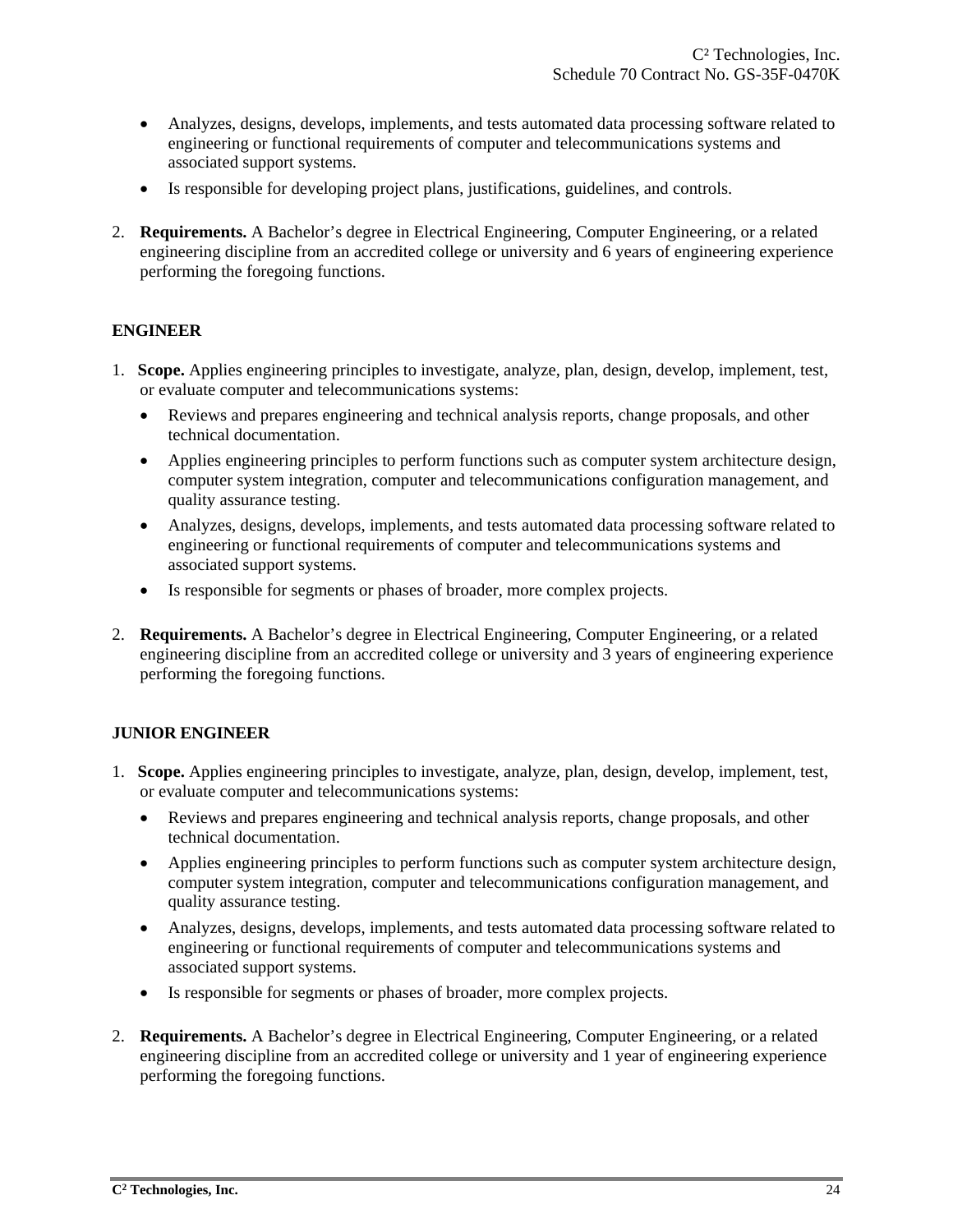## **COMPUTER APPLICATIONS SPECIALIST**

- 1. **Scope.** Applies knowledge of IT functions, hardware and software systems operation, computer programming languages and techniques, and software applications products to produce technical or management information products:
	- Uses standard database, spreadsheet, or document-producing software application programs on microcomputer, minicomputer, or mainframe computer systems; designs and formats databases and input screens.
	- Searches, queries, or compiles data, creating reports or other documents to meet user requirements.
	- Writes and debugs flowcharts, code, programs, or routines in fourth generation languages. Maintains and manages databases, files, and backups.
	- Operates computer terminals, printers, plotters, and other peripheral hardware, entering commands and data required to control their operation.
	- Prepares software change requests and trouble reports.
	- May prepare user manuals and advise or train users on new software system operations.
- 2. **Requirements.** A high school diploma and 1 year of experience performing the foregoing functions.

#### **SENIOR GRAPHICS SPECIALIST**

- 1. **Scope.** Prepares formal technical drawings, graphics, and illustrations in support of IT development, operations, and support functions. Examples include: Internet Web development, AIS presentation view graphs and slides, training aids and training media, flowcharts, and other related material.
- 2. **Requirements.** A Bachelor's degree and 6 years of experience in computer generated graphics, presentation preparation, formal drawings, and/or graphic-oriented IT support.

#### **GRAPHICS SPECIALIST**

- 1. **Scope.** Prepares formal technical drawings, graphics, and illustrations in support of IT development, operations, and support functions. Examples include: Internet Web development, AIS presentation view graphs and slides, training aids and training media, flowcharts, and other related material.
- 2. **Requirements.** A high school diploma and 2 years of experience in computer generated graphics, presentation preparation, formal drawings, and/or graphic-oriented IT support.

## **SENIOR NETWORK SPECIALIST**

- 1. **Scope.** Provides general network design and support services:
	- Designs, evaluates, formulates the acquisition of, installs, and provides overall support for Local Area Networks (LANs) and Wide Area Networks (WANs). Performs project planning, cost analysis, and all aspects of large-scale projects.
	- Designs, tests, and implements large-scale LAN and WAN networks.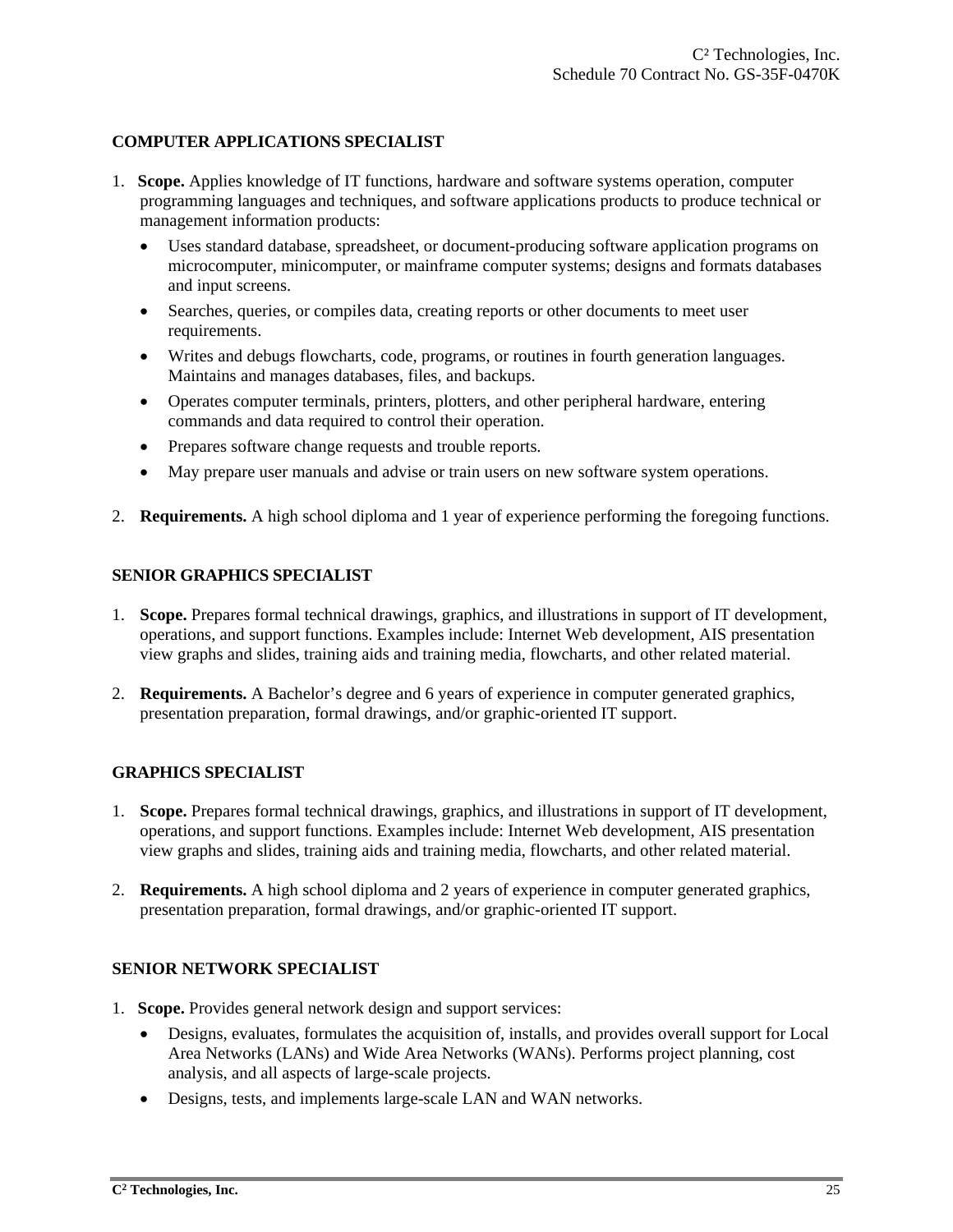2. **Requirements.** A Bachelor's degree in Computer Science, Information Systems, Mathematics, Operations Research, Statistics, Engineering, or a related field from an accredited college or university and 6 years of experience performing the foregoing functions, OR a high school diploma and 10 years of experience performing the foregoing functions.

## **NETWORK SPECIALIST**

- 1. **Scope.** Provides general network design and support services:
	- Designs, evaluates, formulates the acquisition of, installs, and provides overall support for LANs and WANs. Performs project planning, cost analysis, and all aspects of large-scale projects.
	- Designs, tests and implements interface programs, develops security procedures, and regulates usage.
	- Performs planning, cost analysis, and all aspects of large-scale projects.
	- Designs, tests, and implements large-scale LAN and WAN network applications and troubleshoots problem areas.
	- Coordinates network policy, procedures, and standards. Assists training of users.
	- Designs, tests, and implements large scale LAN and WAN networks.
- 2. **Requirements.** A Bachelor's degree in Computer Science, Information Systems, Mathematics, Operations Research, Statistics, Engineering, or a related field from an accredited college or university and two years of experience performing the foregoing functions, OR a high school diploma and six years of experience performing the foregoing functions.

## **JUNIOR NETWORK SPECIALIST**

- 1. **Scope.** Provides general network design and support services:
	- Designs, evaluates, formulates the acquisition of, installs, and provides overall support for LANs and WANs. Performs project planning, cost analysis, and all aspects of large-scale projects.
	- Designs, tests and implements interface programs, develops security procedures, and regulates usage.
	- Performs planning, cost analysis, and all aspects of large-scale projects.
	- Designs, tests, and implements large-scale LAN and WAN network applications and troubleshoots problem areas.
	- Coordinates network policy, procedures, and standards. Assists training of users.
	- Designs, tests, and implements large scale LAN and WAN networks.
- 2. **Requirements.** A Bachelor's degree in Computer Science, Information Systems, Mathematics, Statistics, Engineering, or a related field from an accredited college or university and one years of experience performing the foregoing functions, OR a high school diploma and three years of experience performing the foregoing functions.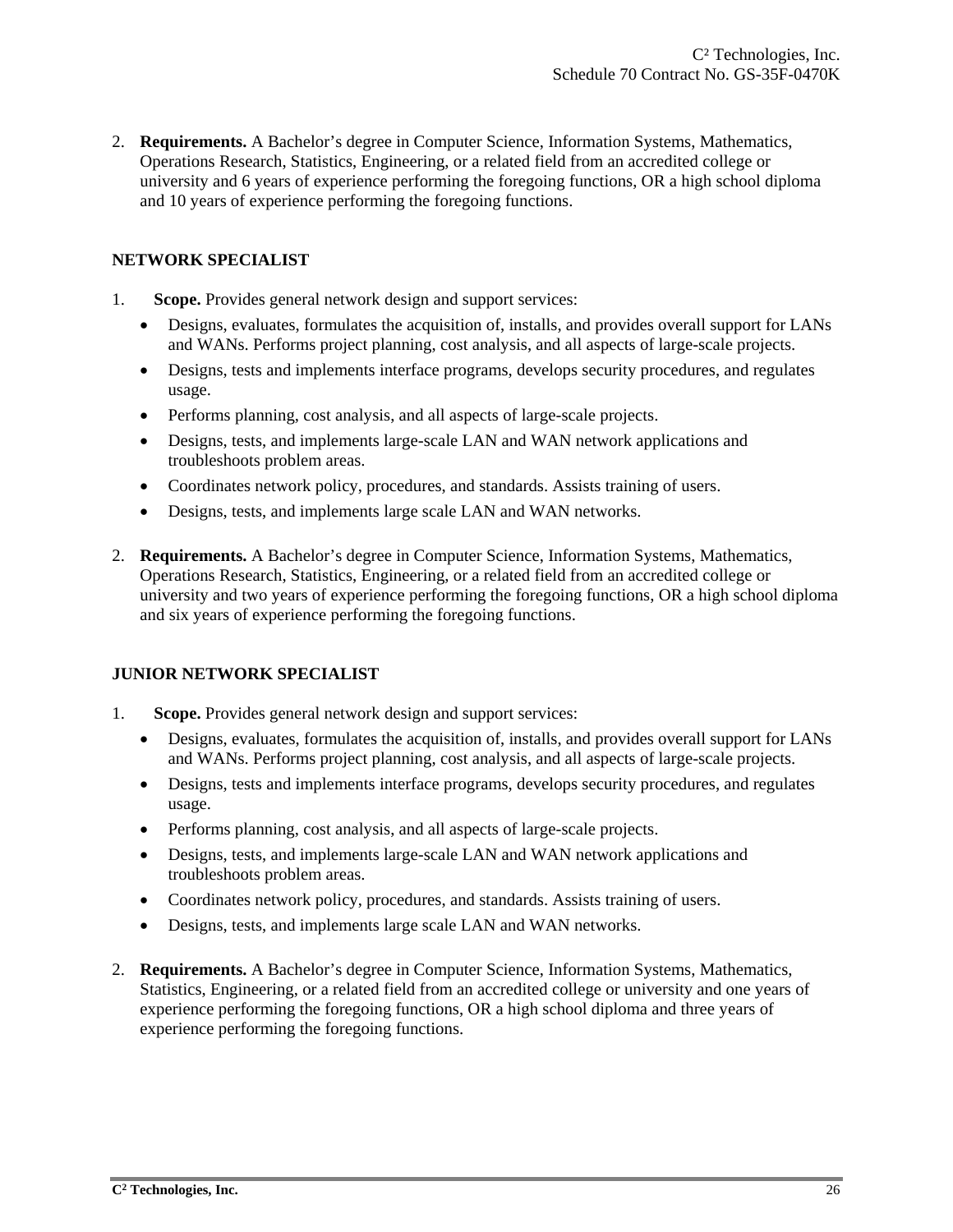## **PROJECT ANALYST**

- 1. **Scope.** Analyzes project requirements in the areas of business management, financial management, program scheduling, critical path analyses, support requirements, and performs other related analyst/management activities required for successful completion of the task. Conducts impact studies, cost/benefit analyses, dependency models, and project tracking methodologies to ensure the success and efficiency of the project.
- 2. **Requirements.** A Bachelor's degree and 2 years of experience performing the foregoing functions OR a high school diploma and 8 years of experience performing the foregoing functions.

#### **PROJECT ADMINISTRATOR**

- 1. **Scope.** Analyzes project requirements in the areas of business management, financial management, program scheduling, critical path analyses, support requirements, and performs other related analyst/management activities required for successful completion of the task. Conducts impact studies, cost/benefit analyses, dependency models, and project tracking methodologies to ensure the success and efficiency of the project.
- 2. **Requirements.** A Bachelor's degree OR a high school diploma and 2 years of experience performing the foregoing functions.

#### **SENIOR QUALITY ASSURANCE SPECIALIST**

- 1. **Scope**. Technical responsibility for project development with responsibilities including:
	- Meet with system users to understand usage profiles and user needs.
	- Write test plans for small systems, including plans for integration testing, system testing, stress testing, acceptance testing, and regression testing.
	- Design strategies and write scripts for automated testing of small programs.
	- Write, execute, and analyze the results of test procedures.
	- Write test reports or problem reports indicating whether or not a test passed and, if necessary, give an analysis.
	- Participate in reviews at any point in the software life cycle.
	- For projects involving small systems, design and implement the software configuration management process and problem reporting system.
	- Help implement a metrics system, i.e., a system that gathers various metrics on software and performance; help write a report on the metrics for the project.
- 2**. Requirements.** Bachelor's degree or higher in Computer Science, Information Systems, or a related discipline plus 4 years of professional experience OR a Bachelor's degree or higher in an unrelated discipline plus 6 years of professional experience.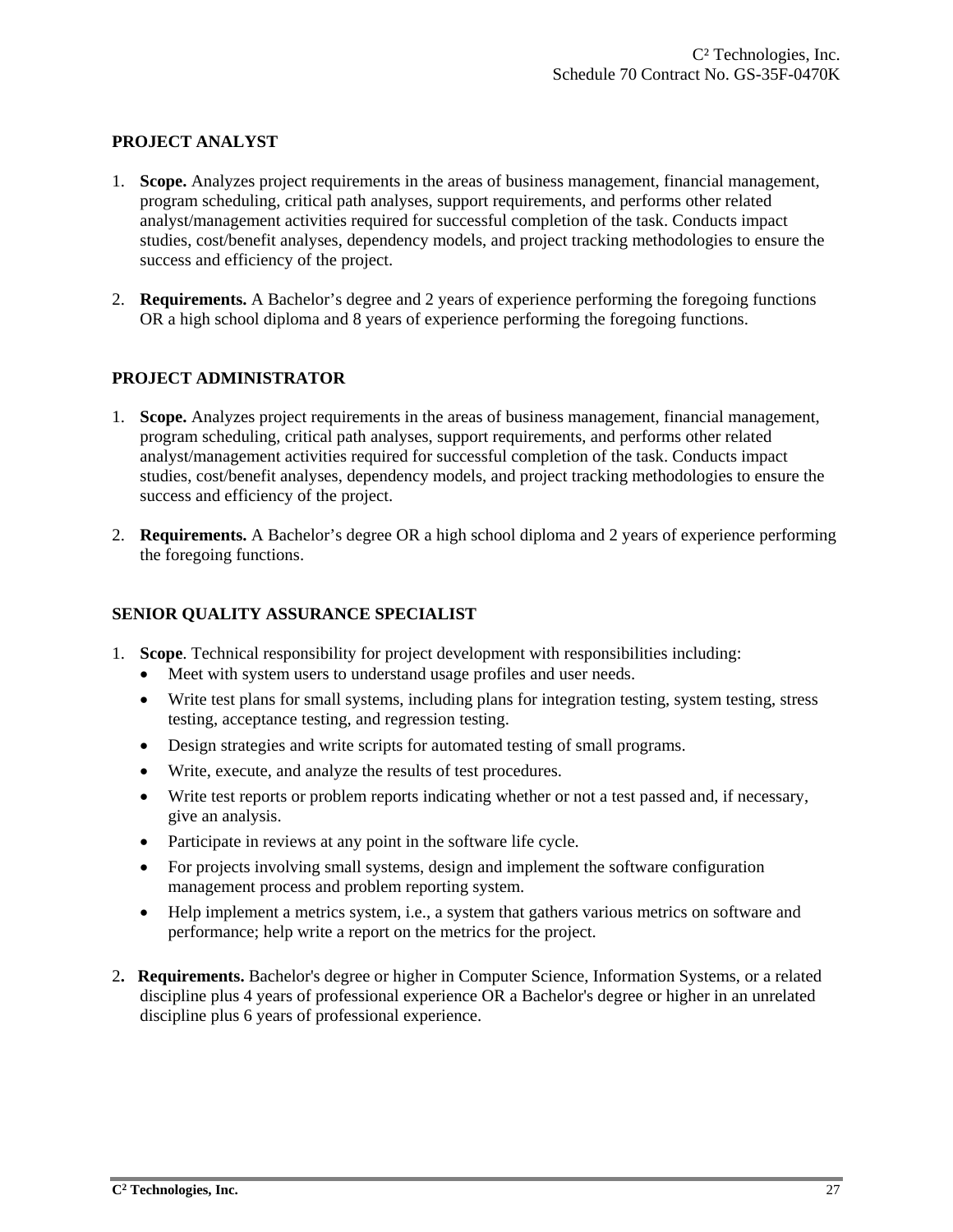#### **QUALITY ASSURANCE SPECIALIST**

- 1. **Scope**. Technical responsibility for project development with responsibilities including:
	- Meet with system users to understand usage profiles and user needs.
	- Write test plans for small systems, including plans for integration testing, system testing, stress testing, acceptance testing, and regression testing.
	- Design strategies and write scripts for automated testing of small programs.
	- Write, execute, and analyze the results of test procedures.
	- Write test reports or problem reports indicating whether or not a test passed and, if necessary, give an analysis.
	- Participate in reviews at any point in the software life cycle.
	- For projects involving small systems, design and implement the software configuration management process and problem reporting system.
	- Help implement a metrics system, i.e., a system that gathers various metrics on software and performance; help write a report on the metrics for the project.
- 2**. Requirements.** Bachelor's degree or higher in Computer Science, Information Systems, or a related discipline plus 2 years of professional experience OR a Bachelor's degree or higher in an unrelated discipline plus 3 years of professional experience OR 4 years of professional experience.

## **SENIOR TRAINING SPECIALIST**

- 1. **Scope.** Develops training plans for end users on how to use the various software applications via hands-on, classroom training as well as one-on-one sessions for end users requiring individual attention. This process focuses on the specific functionality of each application yet goes on to include the synergies between applications. The trainer also identifies any changes to the system that have arisen from end user recommendations during the training process and assures that they are incorporated into the system blueprint. Conducts large group and one-on-one training and coaching sessions to educate users.
- 2. **Requirements.** Bachelor's degree or certificate in Training, Adult Education, or a related discipline and 4 years of related experience.

#### **TRAINING SPECIALIST**

- 1. **Scope.** Educates end users on how to use the various software applications via hands-on, classroom training as well as one-on-one sessions for end users requiring individual attention. This process focuses on the specific functionality of each application yet goes on to include the synergies between applications. The trainer also identifies any changes to the system that have arisen from end user recommendations during the training process and assures that they are incorporated into the system blueprint.
- 2. **Requirements.** Bachelor's degree or certificate in Training, Adult Education, or related discipline.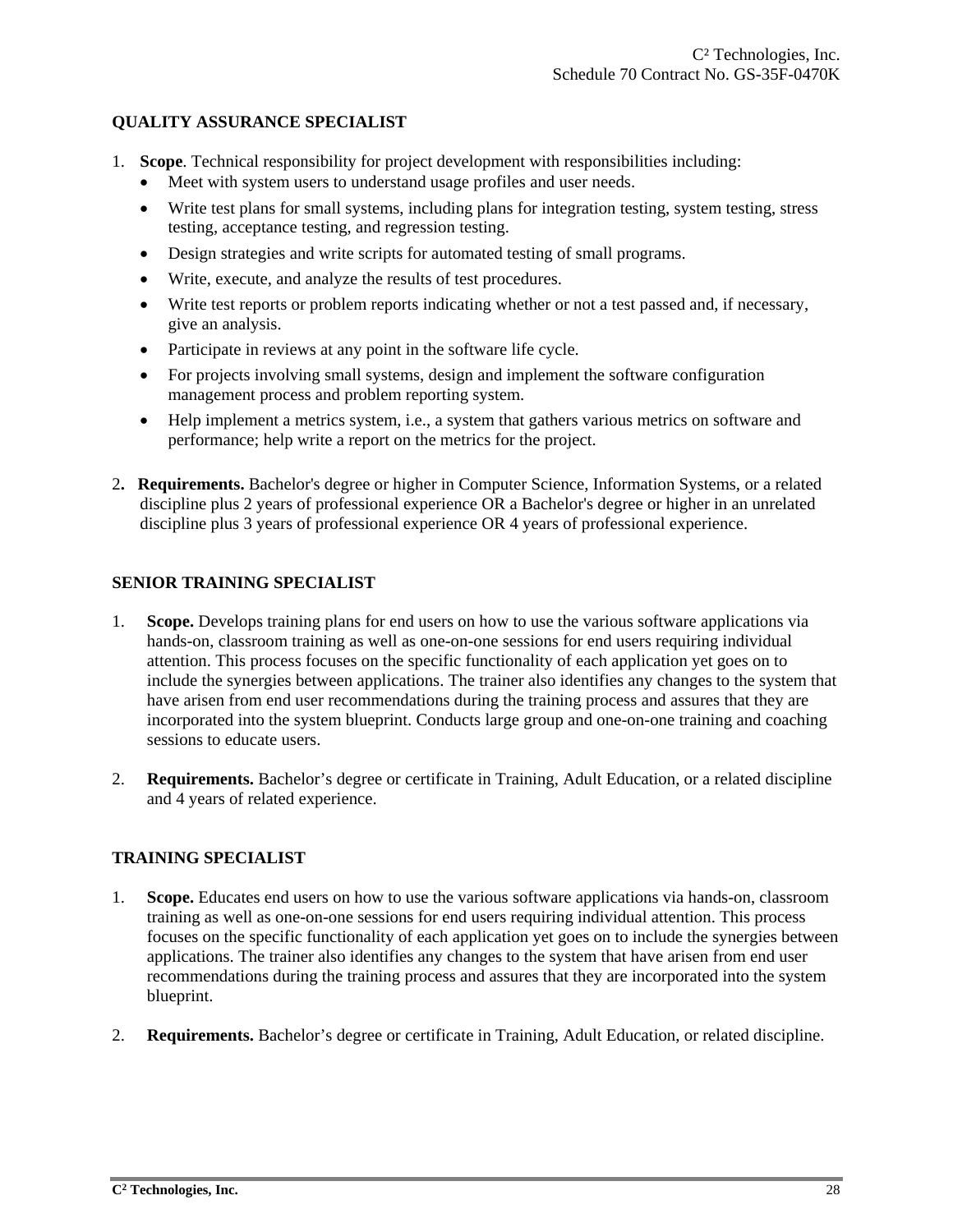#### **HELP DESK SPECIALIST**

- 1. **Scope.** Under limited supervision, provides end user support; resolves COTS and custom software, hardware, and network problems; operates and maintains a call tracking system; develops and publishes trend analyses.
- 2. **Requirements**. Bachelor's degree in Computer Science, Information Systems, or a related field. 2 years of experience providing Help Desk support to end users of COTS and custom software, hardware, and network systems. Requires knowledge of various COTS software, hardware, and network products.

## **WEB DESIGNER**

- 1. **Scope**. Is responsible for Web media development including graphics, Web pages, and links. Is experienced in: CGI, Perl, HTML, VRML, Java, Web Servers, Internet/Intranet Applications, Cold Fusion, EC/EDI, and firewalls. Interfaces with customers to determine design, development, and hosting preferences. Builds Web-based applications based on customer specifications.
- 2. **Requirements**. Bachelor's degree in Computer Science, Information Systems, Mathematics, or a related field and 3 years of experience in web page and/or multimedia design, development, implementation and maintenance OR 6 years of experience in lieu of a degree.

#### **SOFTWARE SPECIALIST**

- 1. **Scope**. Has extensive knowledge of cognizant software applications with the ability to provide complete technical solutions. IT specialty areas may include but are not limited to: computer operations, IT systems management, telecommunications engineering, telecommunications systems design and development, IT user support, consultation, equipment installation and maintenance, software development, IT training and associated technical studies, hardware and software troubleshooting, testing, IT planning and analysis, and ADP and office automation support. Reviews and approves project and testing specifications.
- 2. **Requirements**. Bachelor's degree in Computer Science, Information Systems, or a related field and 4 years of experience OR 8 years of experience in lieu of a degree.

#### **SENIOR SOFTWARE DESIGNER**

- 1. **Scope**. Performs software planning, analysis, design, and/or development. Has in-depth knowledge of software development life cycle and development methodologies. Works directly with customers to determine needs; develops plans, designs, and development schedules; coordinates systems development. Is an expert in the use of appropriate software development tools and techniques.
- 2. **Requirements**. Bachelor's degree in Computer Science, Information Systems, Mathematics, or a related field and 6 years of related experience OR 10 years of experience in lieu of a degree.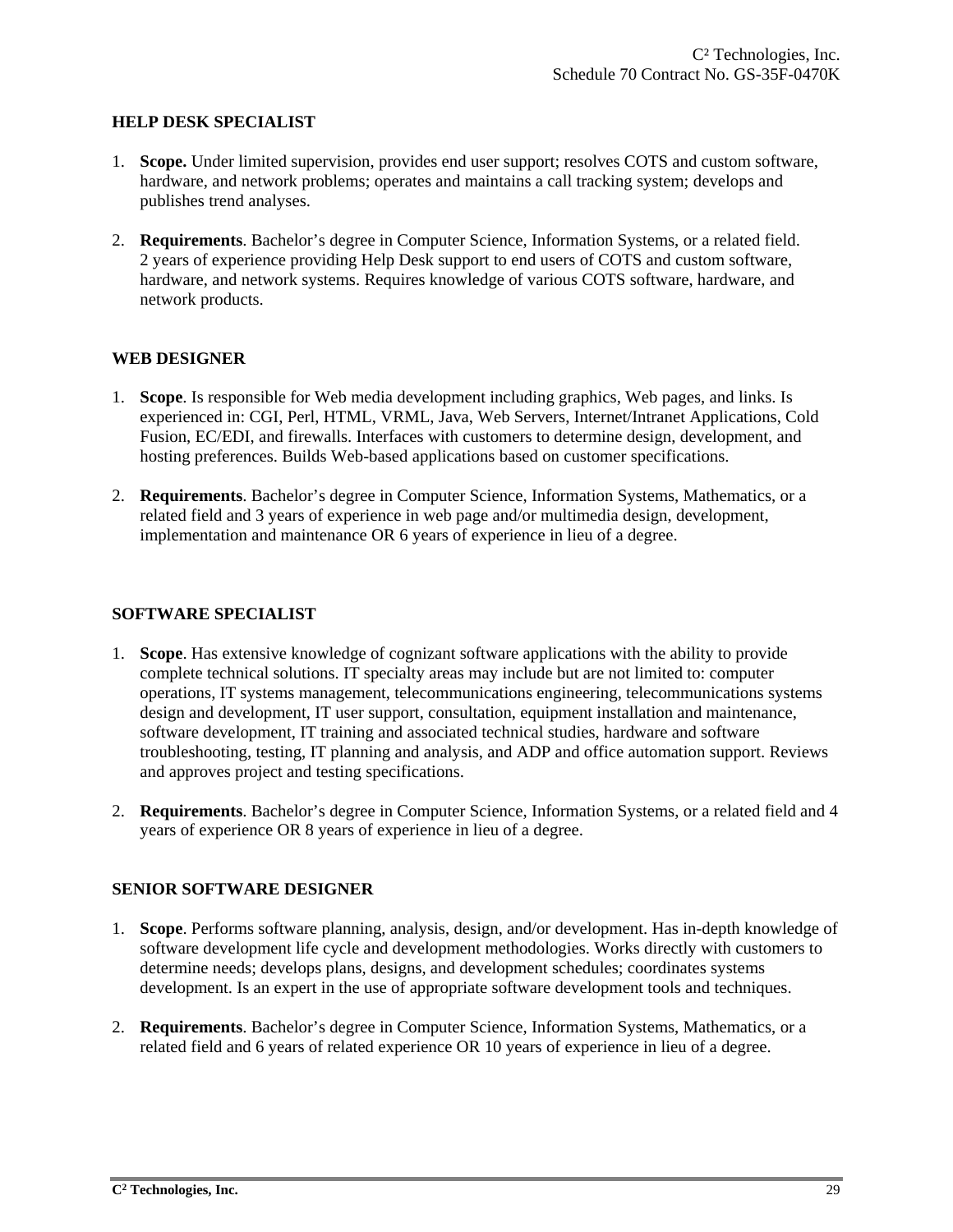#### **SOFTWARE DESIGNER**

- 1. **Scope**. Performs software planning, analysis, design, and/or development. Has in-depth knowledge of software development life cycle and development methodologies. Is highly skilled in appropriate development tools and techniques.
- 2. **Requirements**. Bachelor's degree in Computer Science, Information Systems, Mathematics, or a related field and 4 years of related experience OR 8 years of experience in lieu of a degree.

#### **JUNIOR SOFTWARE DESIGNER**

- 1. **Scope**. Supports software planning, analysis, design, and/or development.
- 2. **Requirements**. Bachelor's degree in Computer Science, Information Systems, Mathematics, or a related field and 1 year of related experience OR 5 years of experience in lieu of a degree.

NOTE: Unless specifically stated, a Master's degree replaces the need for 2 years of experience. A Doctoral degree replaces the need for 4 years of experience.

## **ADMINISTRATIVE ASSISTANT**

- 1. **Scope**. Provides administrative/organizational support, including but not limited to phone operation, filing, data entry, etc., to program/project management or other staff as designated.
- 2. **Requirements**. High school diploma and one year of experience performing administrative support functions.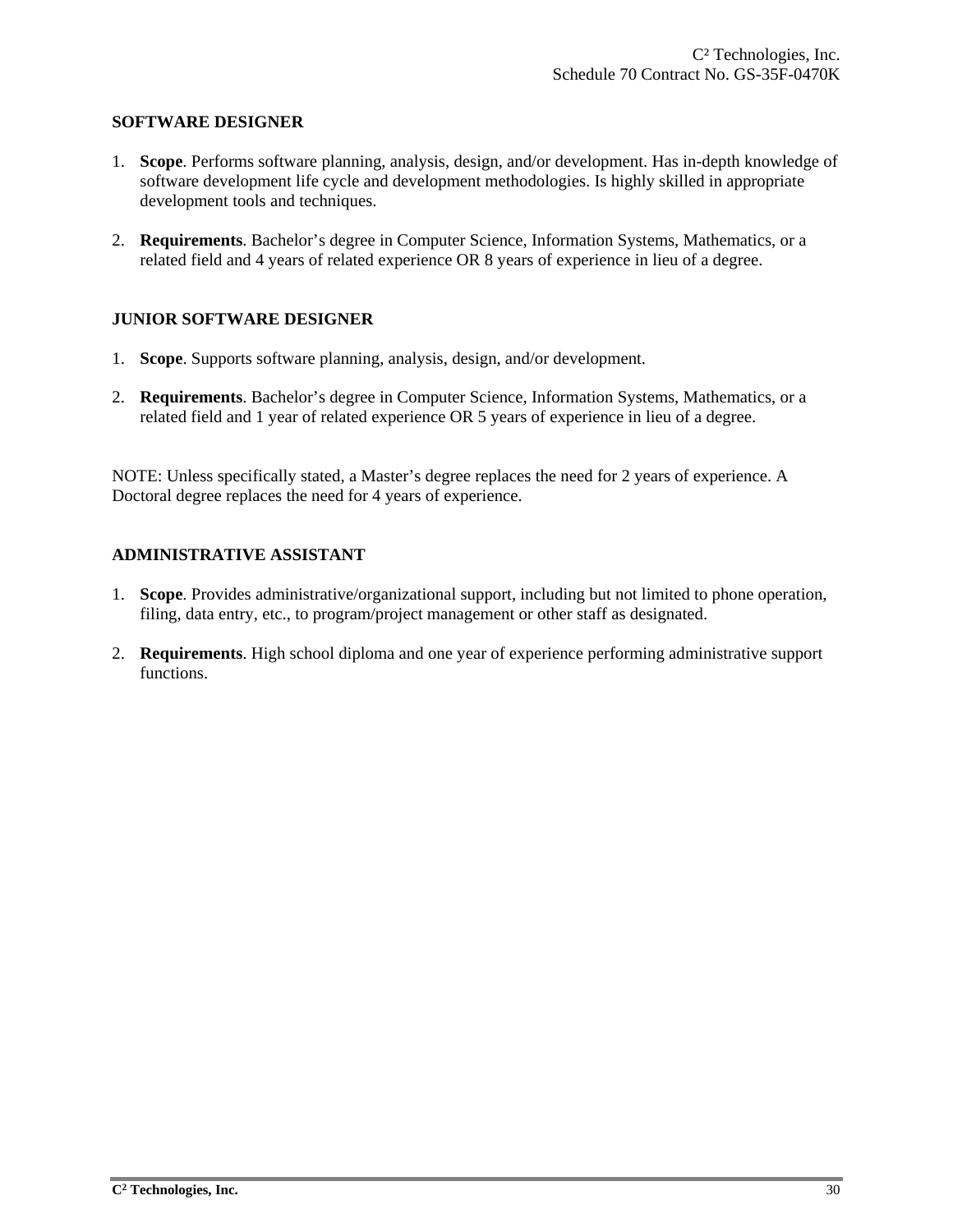# GENERAL SERVICES ADMINISTRATION (GSA)

# INFORMATION TECHNOLOGY (IT) SCHEDULE 70

# C2 TECHNOLOGIES, INC.

# HOURLY RATES

|                                         |          | Year 16                 |             | Year 17                 |          | Year 18                 |  |
|-----------------------------------------|----------|-------------------------|-------------|-------------------------|----------|-------------------------|--|
|                                         |          | $6/15/2015 - 6/14/2016$ |             | $6/15/2016 - 6/14/2017$ |          | $6/15/2017 - 6/14/2018$ |  |
| <b>Labor Category</b>                   | Client   | $C^2$                   | Client      | C <sup>2</sup>          | Client   | $C^2$                   |  |
|                                         | Site     | Site                    | <b>Site</b> | Site                    | Site     | Site                    |  |
| Program Manager                         | \$119.76 | \$153.17                | \$121.67    | \$155.62                | \$123.62 | \$158.11                |  |
| Project Manager                         | \$87.76  | \$103.90                | \$89.17     | \$105.56                | \$90.59  | \$107.25                |  |
| Senior Computer Scientist               | \$102.06 | \$130.54                | \$103.69    | \$132.62                | \$105.35 | \$134.75                |  |
| <b>Computer Scientist</b>               | \$62.00  | \$79.28                 | \$62.99     | \$80.55                 | \$64.00  | \$81.84                 |  |
| Senior Database Administrator           | \$81.99  | \$104.86                | \$83.30     | \$106.54                | \$84.64  | \$108.24                |  |
| Database Administrator                  | \$66.89  | \$85.56                 | \$67.96     | \$86.93                 | \$69.05  | \$88.32                 |  |
| Junior Database Administrator           | \$54.46  | \$69.68                 | \$55.33     | \$70.79                 | \$56.21  | \$71.92                 |  |
| Senior Computer Specialist/Programmer   | \$80.78  | \$102.11                | \$82.07     | \$103.74                | \$83.39  | \$105.40                |  |
| Computer Specialist/Programmer          | \$66.89  | \$85.56                 | \$67.96     | \$86.93                 | \$69.05  | \$88.32                 |  |
| Junior Computer Specialist/Programmer   | \$45.30  | \$57.95                 | \$46.03     | \$58.88                 | \$46.76  | \$59.82                 |  |
| Senior Systems Analyst                  | \$84.82  | \$108.46                | \$86.17     | \$110.19                | \$87.55  | \$111.96                |  |
| <b>Systems Analyst</b>                  | \$80.70  | \$103.25                | \$81.99     | \$104.90                | \$83.30  | \$106.58                |  |
| Junior Systems Analyst                  | \$55.23  | \$70.65                 | \$56.11     | \$71.78                 | \$57.01  | \$72.93                 |  |
| Senior Systems Engineer                 | \$91.34  | \$116.84                | \$92.80     | \$118.71                | \$94.28  | \$120.61                |  |
| <b>Systems Engineer</b>                 | \$71.78  | \$91.81                 | \$72.93     | \$93.27                 | \$74.10  | \$94.77                 |  |
| <b>Technical Writer/Editor</b>          | \$37.29  | \$47.68                 | \$37.88     | \$48.44                 | \$38.49  | \$49.22                 |  |
| Senior Engineer                         | \$82.65  | \$105.71                | \$83.97     | \$107.41                | \$85.32  | \$109.12                |  |
| Engineer                                | \$59.80  | \$76.50                 | \$60.76     | \$77.73                 | \$61.73  | \$78.97                 |  |
| <b>Computer Applications Specialist</b> | \$50.97  | \$82.27                 | \$51.79     | \$83.58                 | \$52.62  | \$84.92                 |  |
| <b>Graphics Specialist</b>              | \$38.26  | \$48.92                 | \$38.87     | \$49.70                 | \$39.50  | \$50.50                 |  |
| Senior Network Specialist               | \$98.97  | \$126.58                | \$100.55    | \$128.61                | \$102.16 | \$130.67                |  |
| Network Specialist                      | \$67.35  | \$86.24                 | \$68.43     | \$87.62                 | \$69.52  | \$89.02                 |  |
| Project Analyst                         | \$74.04  | \$94.70                 | \$75.22     | \$96.22                 | \$76.42  | \$97.76                 |  |
| Project Administrator                   | \$51.59  | \$65.99                 | \$52.42     | \$67.05                 | \$53.26  | \$68.12                 |  |
| <b>Quality Assurance Specialist</b>     | \$39.25  | \$50.24                 | \$39.88     | \$51.05                 | \$40.51  | \$51.86                 |  |
| <b>Senior Training Specialist</b>       | \$62.26  | \$79.67                 | \$63.26     | \$80.95                 | \$64.27  | \$82.24                 |  |
| <b>Training Specialist</b>              | \$43.84  | \$55.75                 | \$44.54     | \$56.64                 | \$45.25  | \$57.55                 |  |
| Help Desk Specialist                    | \$46.55  | \$59.55                 | \$47.30     | \$60.50                 | \$48.05  | \$61.47                 |  |
| Web Designer                            | \$75.54  | \$96.61                 | \$76.75     | \$98.16                 | \$77.98  | \$99.73                 |  |
| Software Specialist                     | \$56.42  | \$72.16                 | \$57.32     | \$73.31                 | \$58.24  | \$74.48                 |  |
| Senior Software Designer                | \$75.54  | \$96.61                 | \$76.75     | \$98.16                 | \$77.98  | \$99.73                 |  |
| Software Designer                       | \$61.52  | \$78.65                 | \$62.50     | \$79.91                 | \$63.50  | \$81.19                 |  |
| Junior Software Designer                | \$44.70  | \$57.17                 | \$45.42     | \$58.09                 | \$46.15  | \$59.01                 |  |
| Administrative Assistant                | \$34.21  | \$35.27                 | \$34.76     | \$35.83                 | \$35.31  | \$36.40                 |  |